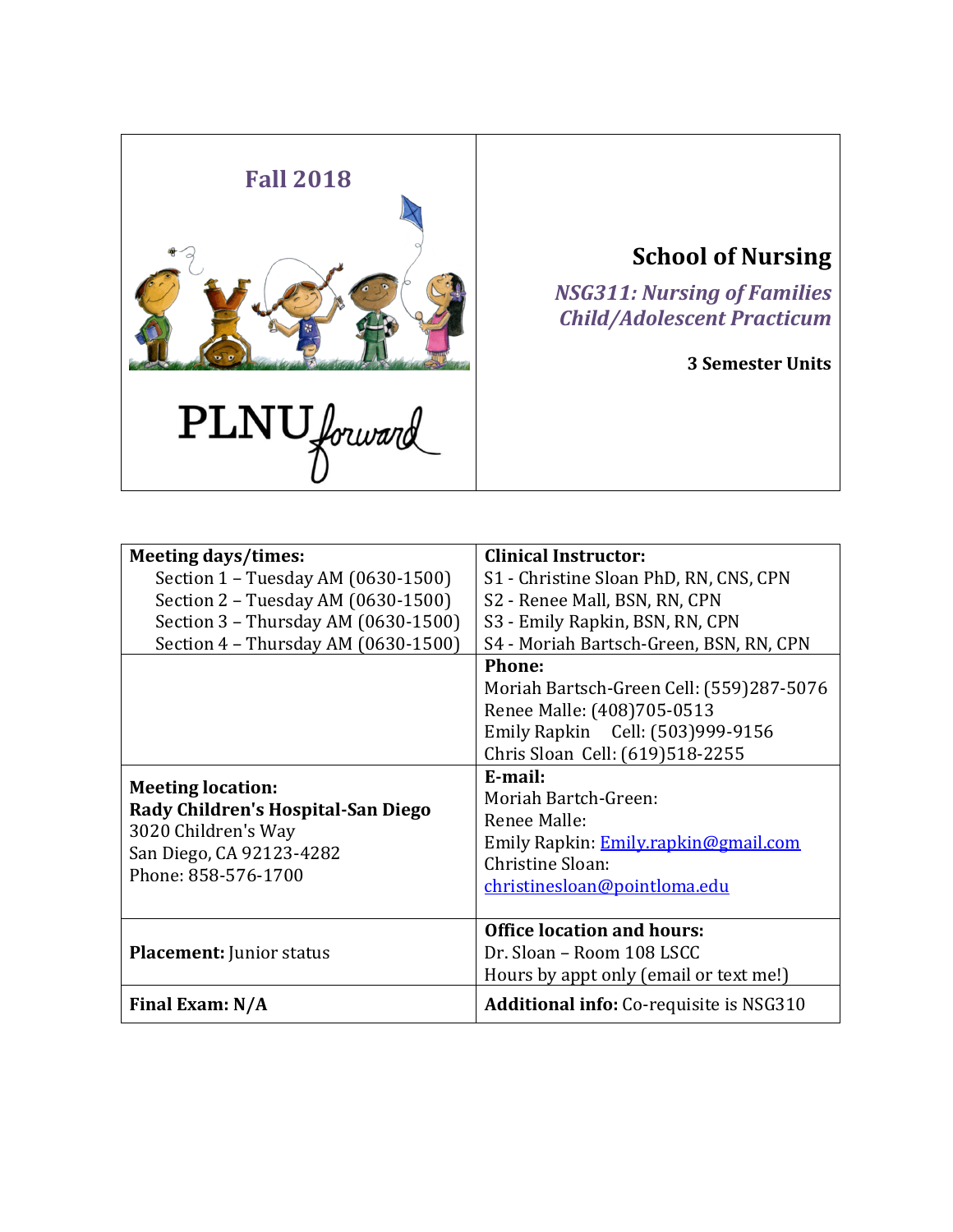### **PLNU Mission To Teach ~ To Shape ~ To Send**

Point Loma Nazarene University exists to provide higher education in a vital Christian community where minds are engaged and challenged, character is modeled and formed, and service becomes an expression of faith. Being of Wesleyan heritage, we aspire to be a learning community where grace is foundational, truth is pursued, and holiness is a way of life.

# **SON Vision Statement**

The School of Nursing at Point Loma Nazarene University embraces, as a covenant, the commitment to excellence within a dynamic Christian environment in which each one will engage in the sacred work of nursing. This sacred work involves symbolically removing one's shoes in service of others.

*Take off your sandals for the place you are standing is holy ground. Exodus 3:5 NIV* 

# **SON Mission Statement**

The School of Nursing at Point Loma Nazarene University exists to support the university Wesleyan mission and to provide an interdisciplinary learning program of excellence. Graduates of the SON are distinctly identified by grace, truth and holiness, serving others after the example of Christ, as they are sent to fulfill their calling as professional nurses.

*So He got up from the meal, took off His outer clothing, and wrapped a towel around His waist. After that, He poured water into a basin and began to wash His disciple's feet, drying them with a towel that was wrapped around Him. John 13: 4-5 NIV* 

*Now that I, your Lord and Teacher, have washed your feet, you also should wash one another's feet. I have set you an example that you should do as I have done for you. John 13: 14-15 NIV* 

Faculty reserves the right to make necessary schedule changes to the syllabus as the semester progresses.

Every attempt will be made to minimize the inconvenience to the student in the event of a change to the syllabus. Students will be notified of changes via Canvas announcement section, with accompanying email notification, in a timely manner.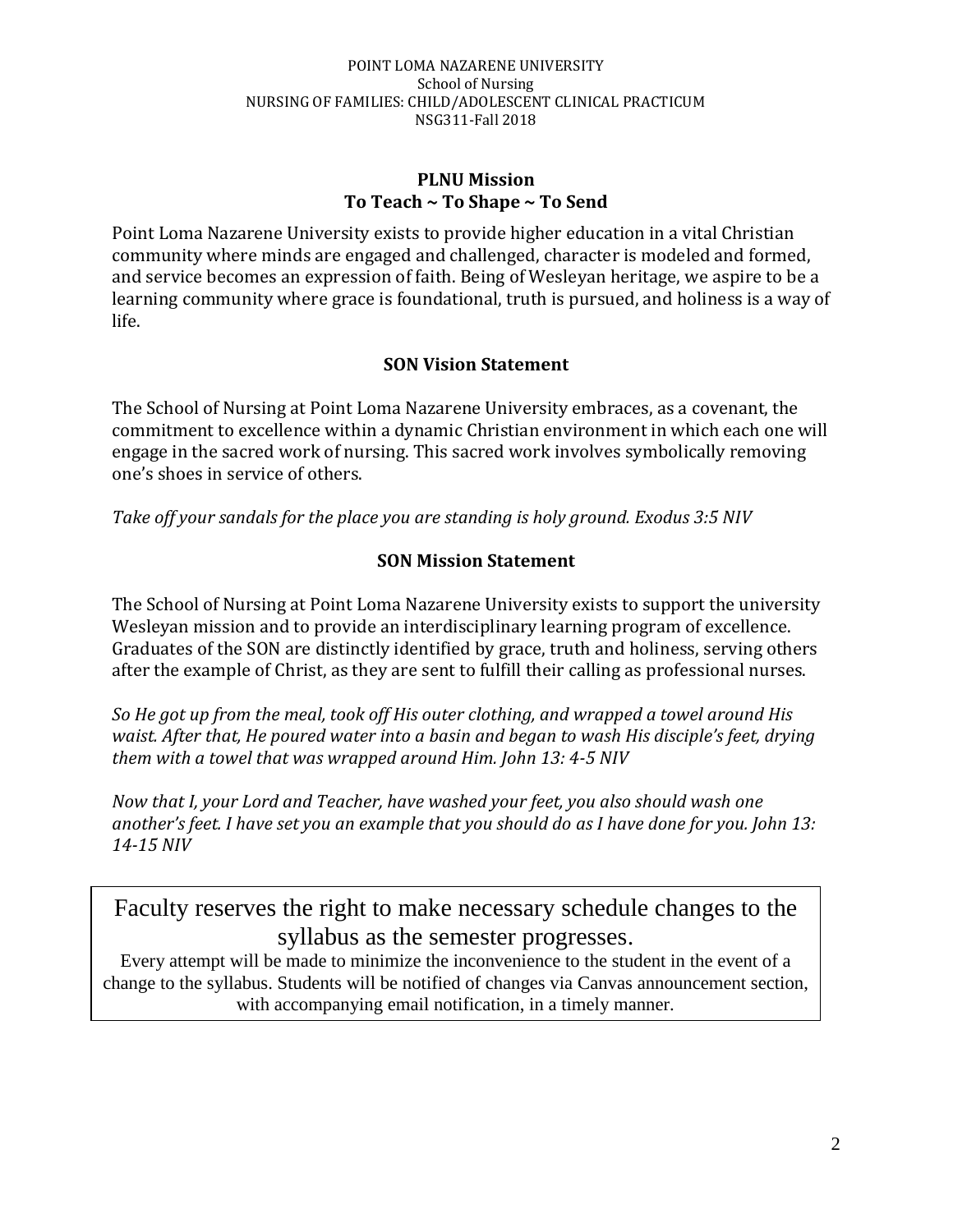### **COURSE DESCRIPTION:**

### **NSG311 – Nursing Care of Families: Child/Adolescent Clinical Practicum**

This practicum course consists of opportunities for application of nursing theory and child development as it relates to adaptation of child and adolescent clients and their families.

### **PRE-REQUISITES:**

Same as NSG 310 (Theory). Note: A minimum grade of "C" must be achieved in all prerequisite courses for course eligibility.

## **CO-REQUISITES:**

NSG 310 (Theory). Note: A minimum grade of "C" must be achieved in all corequisite courses in order to progress in the program.

## **COURSE CREDIT HOUR INFORMATION**

In the interest of providing sufficient time to accomplish the stated Course Learning Outcomes, this class meets the PLNU credit hour policy for a 3 unit class delivered over 15 weeks.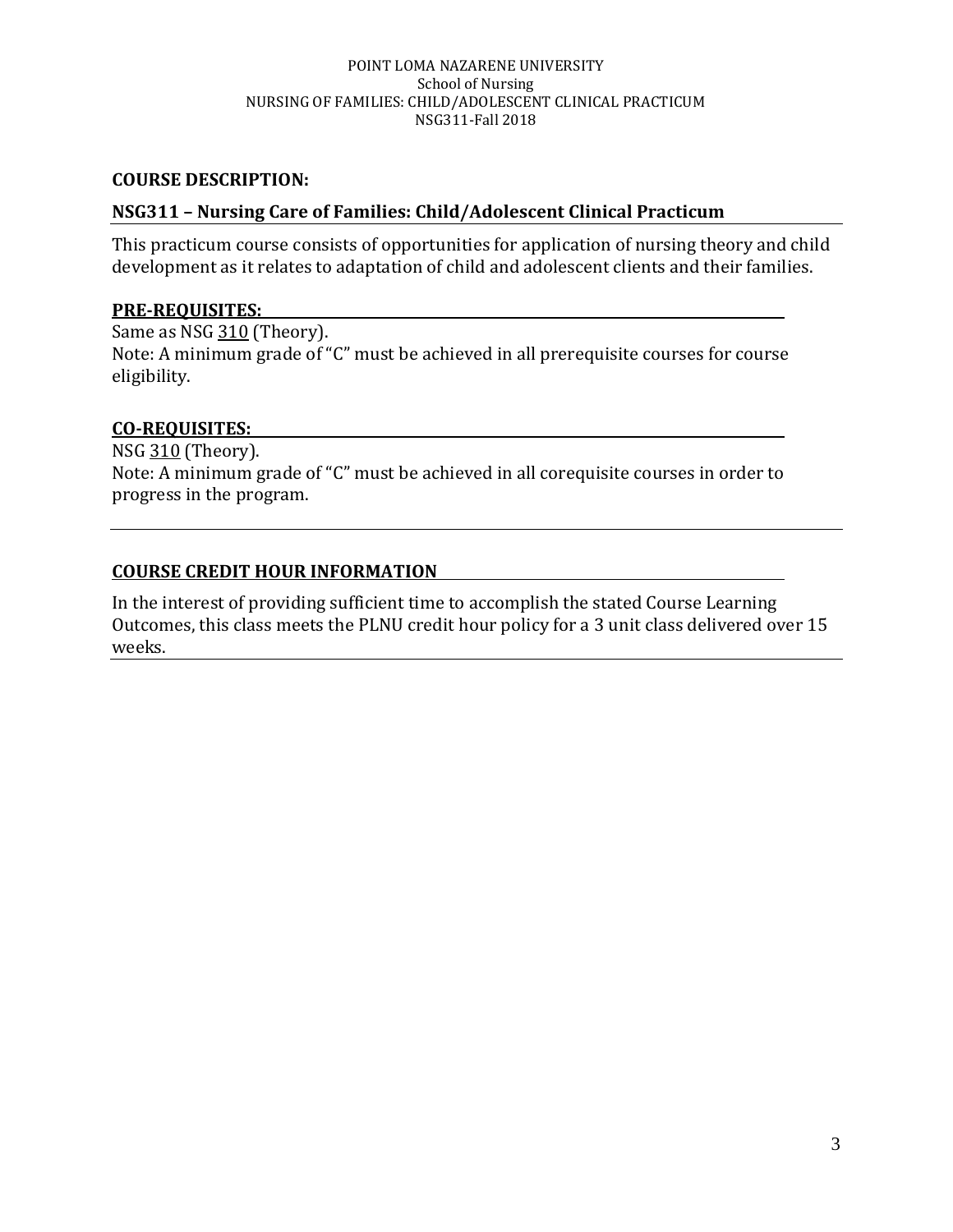# **PROGRAM & COURSE LEARNING OUTCOMES (PLO's & CLO's)**

Upon completion of this program, students will be able to achieve

- Program Learning Outcomes (blue)
- Theory Course Learning Outcomes (apricot)
- Clinical Course Learning Outcomes (white), as specified in the BSN Clinical Assessment & Evaluation Form.
- 2008 American Association of Colleges of Nursing: The Essentials of Baccalaureate
- Education (BSN Essentials)
- Public Health California Code of Regulations: Qualifications and Requirements (PHCCR)

| <b>School of Nursing - BSN Program</b><br><b>Program Learning Outcomes</b>                                                                                                 | NSG 311: Nursing of Families -<br><b>Child/Adolescent Clinical Practicum</b>                  |  |  |
|----------------------------------------------------------------------------------------------------------------------------------------------------------------------------|-----------------------------------------------------------------------------------------------|--|--|
|                                                                                                                                                                            | I. INQUIRING Faithfully: Student will demonstrate knowledge, skill and behavior of the        |  |  |
| evidence-based practice of nursing which integrates growth in reasoning, analysis,<br>decision-making and the application of theory with the goal of advocating for others |                                                                                               |  |  |
| and/or self. This includes holistic nursing skills and the nursing process.                                                                                                |                                                                                               |  |  |
| A. Initiate dialogue regarding current practice to improve healthcare                                                                                                      |                                                                                               |  |  |
| BSN Essentials II, III, IV, VI, IX                                                                                                                                         |                                                                                               |  |  |
| B. Demonstrate use of evidence-based practices as an advocate for self and others                                                                                          |                                                                                               |  |  |
| BSN Essentials III, IV, VI, IX                                                                                                                                             |                                                                                               |  |  |
| C. Promotes positive client outcomes using evidence-based data                                                                                                             |                                                                                               |  |  |
| BSN Essentials II, III, IV, VI, IX                                                                                                                                         | D. Provide holistic care by considering all of the client needs (e.g. physical, psychosocial, |  |  |
| spiritual, environmental) including family in a multicultural community                                                                                                    |                                                                                               |  |  |
| BSN Essentials I, III, IV, VI, VII, VIII, IX                                                                                                                               |                                                                                               |  |  |
| E. Engage in self-care practices that facilitates optimal care of clients                                                                                                  |                                                                                               |  |  |
| BSN Essentials I, V, VI, IX                                                                                                                                                |                                                                                               |  |  |
| A. Implement individualized evidence-based plan of care for pediatric patients within the                                                                                  |                                                                                               |  |  |
| context of both the community and the acute-care setting.                                                                                                                  |                                                                                               |  |  |
| B. Apply skills of inquiry, analysis and information literacy to the design and implementation                                                                             |                                                                                               |  |  |
| of family-centered care practices                                                                                                                                          |                                                                                               |  |  |
| C. Adapts approach to provide holistic, family-centered care to the specific needs of the patient<br>and family                                                            |                                                                                               |  |  |
|                                                                                                                                                                            | D. Examine own personal self-care practices for the provision of sustained quality care       |  |  |

| <b>School of Nursing - BSN Program</b> | NSG 311: Nursing of Families –             |
|----------------------------------------|--------------------------------------------|
| <b>Program Learning Outcomes</b>       | <b>Child/Adolescent Clinical Practicum</b> |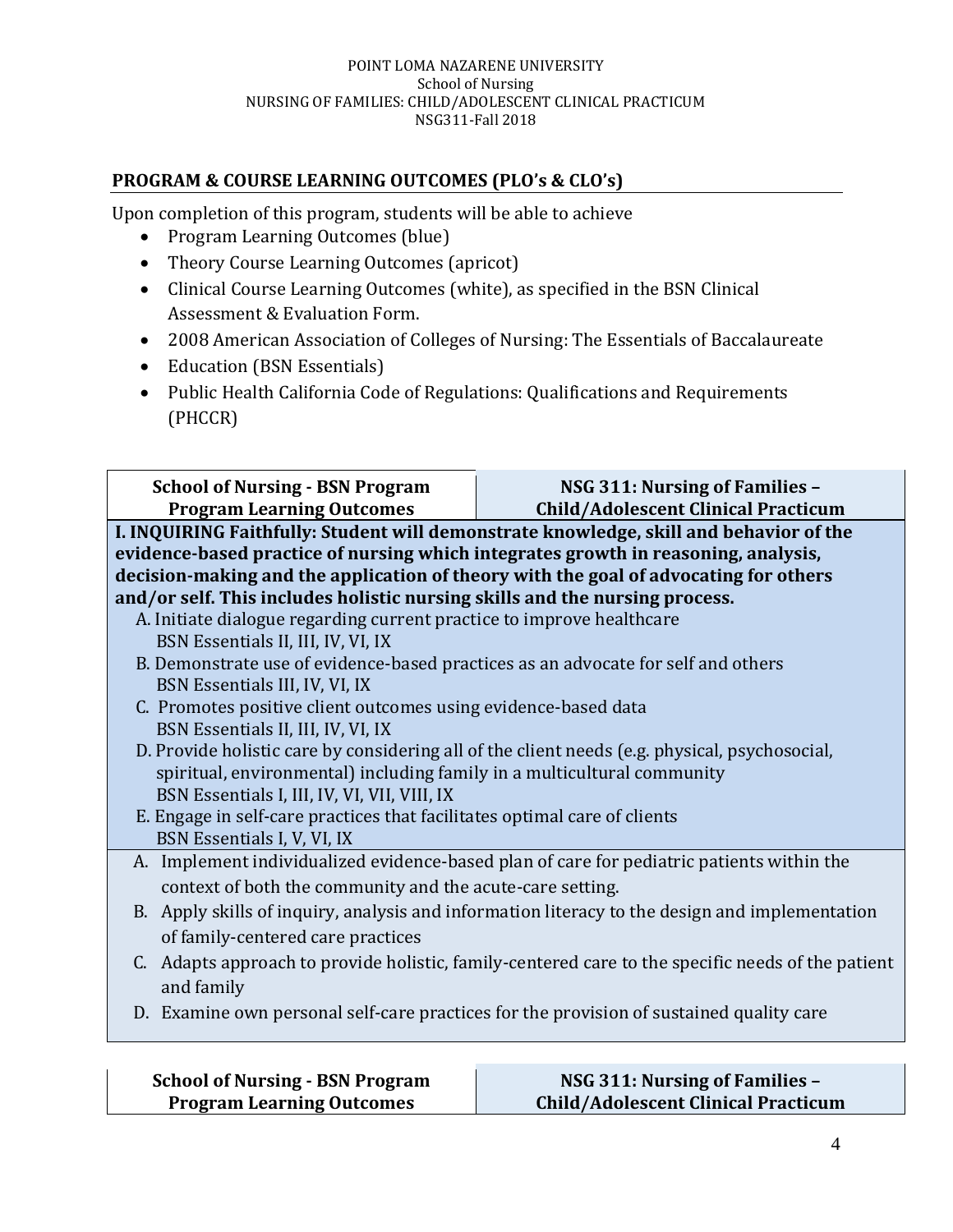| II. CARING Faithfully: The student will embrace a calling to the ministry of compassionate    |
|-----------------------------------------------------------------------------------------------|
| care for all people in response to God's grace, which aims to foster optimal health and bring |
| comfort in suffering and death.                                                               |

- A. Demonstrate compassionate care to all people while mirroring Christ's love for all BSN Essentials IV, VI, VII, IX
- B. Partner with the community to establish a trusting relationship BSN Essentials II.VI, VII, IX
- C. Demonstrate ethics and values consistent with the practice of professional nursing BSN Essentials V, VI, VII, VIII, IX
- A. Exemplify Christ's love through compassionate care for children and their families Investigate community resources to support the health and well-being of patients, families and communities
- B. Incorporate family's health beliefs, culture and health literacy into plan of nursing care
- C. Reflect on personal beliefs and values as related to professional nursing practice among this population.

| <b>School of Nursing - BSN Program</b>                                                                                                                                                                                                                                 | NSG 311: Nursing of Families -                                                          |  |
|------------------------------------------------------------------------------------------------------------------------------------------------------------------------------------------------------------------------------------------------------------------------|-----------------------------------------------------------------------------------------|--|
| <b>Program Learning Outcomes</b><br><b>Child/Adolescent Clinical Practicum</b><br>III. COMMUNICATING Faithfully: The student will actively engage in the dynamic interactive<br>process that is intrapersonal and interpersonal with the goal of advocating for others |                                                                                         |  |
| and/or self. This includes effective, culturally appropriate communication conveys                                                                                                                                                                                     |                                                                                         |  |
|                                                                                                                                                                                                                                                                        | information, thoughts, actions and feelings through use of verbal and nonverbal skills. |  |
| A. Engage in active listening to promote therapeutic relationships                                                                                                                                                                                                     |                                                                                         |  |
| BSN Essentials II, III, IV, VI, VII, IX                                                                                                                                                                                                                                |                                                                                         |  |
|                                                                                                                                                                                                                                                                        | B. Demonstrate effective verbal and nonverbal communication skills to provide patient   |  |
| care                                                                                                                                                                                                                                                                   |                                                                                         |  |
| BSN Essentials II, III, IV, VI, VII, IX                                                                                                                                                                                                                                |                                                                                         |  |
| C. Dialogues with members of the healthcare team, including the patient to facilitate                                                                                                                                                                                  |                                                                                         |  |
| positive patient outcomes                                                                                                                                                                                                                                              |                                                                                         |  |
| BSN Essentials II, III, IV, VI, VII, IX                                                                                                                                                                                                                                |                                                                                         |  |
| D. Advocate for patients/families and self                                                                                                                                                                                                                             |                                                                                         |  |
| BSN Essentials V, VI, VII                                                                                                                                                                                                                                              |                                                                                         |  |
| E. Implements patient care while revering the diversity of patients, families and                                                                                                                                                                                      |                                                                                         |  |
| Communities                                                                                                                                                                                                                                                            |                                                                                         |  |
| BSN Essentials II, III, V, VI, VII, IX                                                                                                                                                                                                                                 |                                                                                         |  |
| A. Engage with information technologies to document and monitor patient care.                                                                                                                                                                                          |                                                                                         |  |
| B. Formulate developmentally-appropriate, evidence-based health education to enhance                                                                                                                                                                                   |                                                                                         |  |
| patient/family understanding of healthcare practices                                                                                                                                                                                                                   |                                                                                         |  |
| C. Apply therapeutic communication skills to deliver patient/family-centered care                                                                                                                                                                                      |                                                                                         |  |
|                                                                                                                                                                                                                                                                        |                                                                                         |  |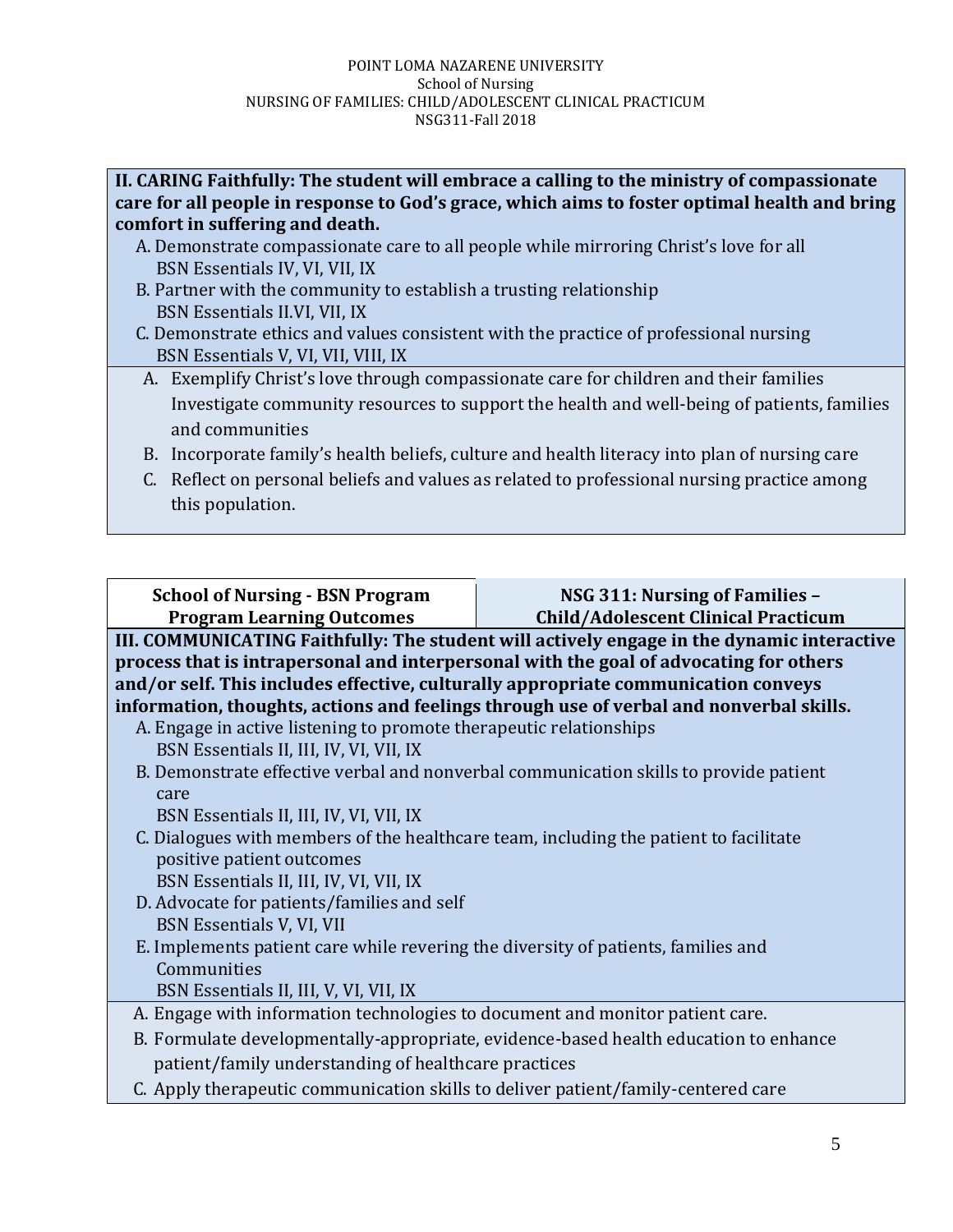D. Evaluate inter- and intra-professional communication to optimize patient outcomes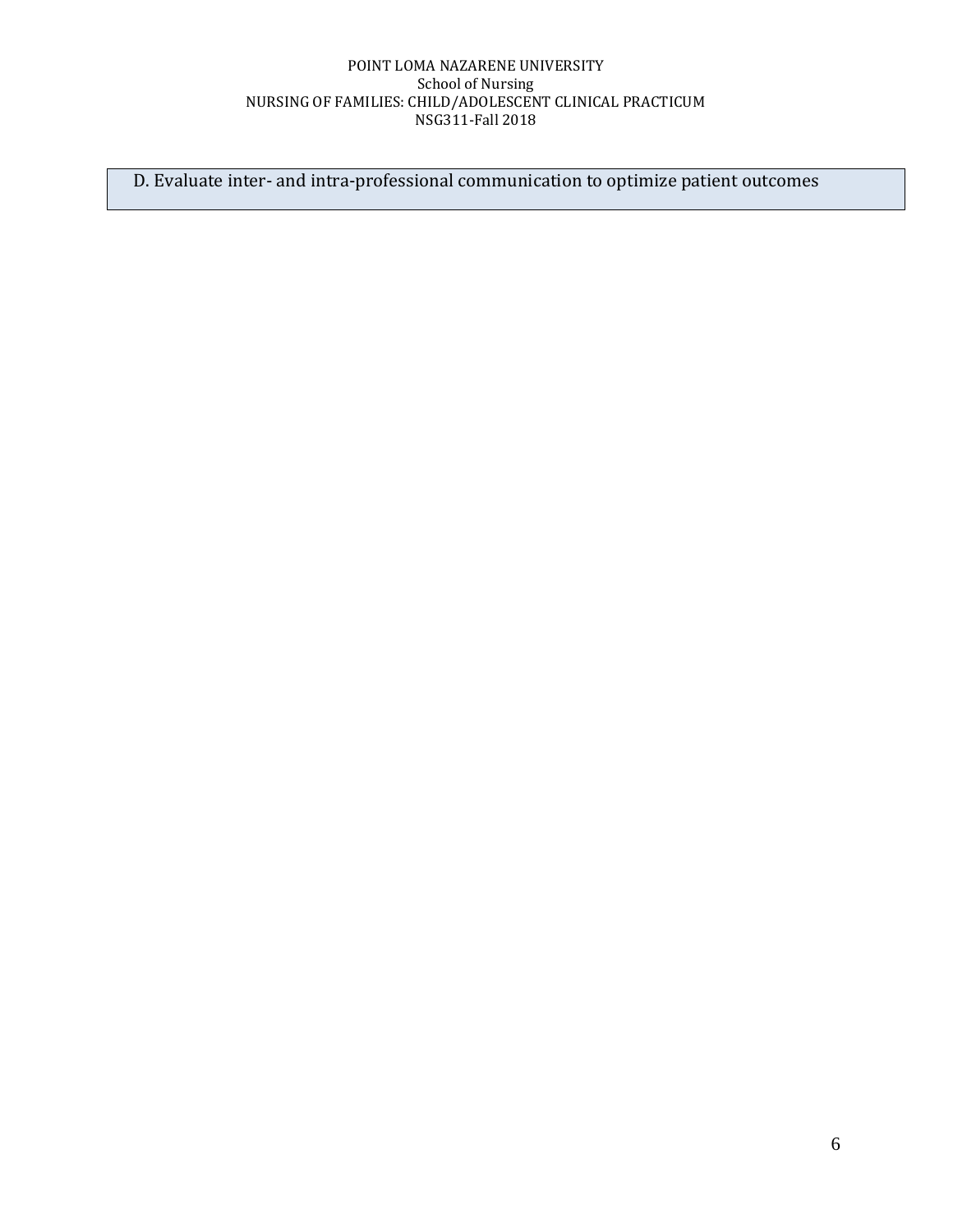**School of Nursing - BSN Program Program Learning Outcomes**

### **NSG 311: Nursing of Families – Child/Adolescent Clinical Practicum**

**V. FOLLOWING Faithfully: Defined as claiming the challenge from Florence Nightingale that nursing is a "divine imposed duty of ordinary work." The nursing student will integrate the ordinary work by complying with and adhering to regulatory and professional standards (e.g. ANA Code of Ethics, the California Board of Registered Nursing, Scope of Nursing Practice, SON Handbook). This includes taking responsibility, being accountable for all actions and treating others with respect and dignity.**

- A. Engage in a professional practice environment that promotes nursing excellence BSN Essentials I, III, IV, V, VI, VII, VIII, IX
- B. Provides patient care within the boundaries designated by regulatory agencies, professional practices and ethical standards of a Christian nurse BSN Essentials II, VI, VI, VII, VIII, IX
- C. Avail self of learning opportunities to initiate the life-long learning process BSN Essentials III, IV, V, VI, VII, VIII, IX
- A. Applies professional standards of care according to ethical, legal and Christian principles
- B. Implement developmentally appropriate, best practice recommendations to promote health and well beings of patients/families
- C. Commit to life-long learning and continued professional development for nursing excellence

| <b>School of Nursing - BSN Program</b>                                                    | NSG 311: Nursing of Families -                                                                  |  |
|-------------------------------------------------------------------------------------------|-------------------------------------------------------------------------------------------------|--|
| <b>Program Learning Outcomes</b>                                                          | <b>Child/Adolescent Clinical Practicum</b>                                                      |  |
|                                                                                           | V. LEADING Faithfully: The student will incorporate a foundational relationship with Christ     |  |
|                                                                                           | and others and embrace a willingness to serve others in the midst of life circumstances         |  |
|                                                                                           | (e.g., illness, injustice, poverty). The student will role-model the need for "Sabbath Rest" as |  |
|                                                                                           | a means of personal renewal, and true care of the self, so that service to others is optimally  |  |
|                                                                                           | achieved. The student will incorporate the characteristics of a servant leader including:       |  |
| humility, courage, forgiveness, discernment.                                              |                                                                                                 |  |
| A. Provide graceful service through compassionate response to others' needs               |                                                                                                 |  |
| BSN Essentials II, IV, VI, VII, VIII, IX                                                  |                                                                                                 |  |
| B. Demonstrate the principles of a servant leader as a reflection of Christ's love        |                                                                                                 |  |
| BSN Essentials II, IV, V, VI, VII, VIII, IX                                               |                                                                                                 |  |
|                                                                                           |                                                                                                 |  |
| C. Exhibits patient advocacy that reflects sensitivity to diversity in a holistic manner. |                                                                                                 |  |
| BSN Essentials II, IV, V, VI, VII, VIII, IX                                               |                                                                                                 |  |
|                                                                                           | A. Creates a safe and compassionate caring environment that results in quality patient          |  |
| outcomes                                                                                  |                                                                                                 |  |
| B. Role model Christian nursing by integrating servant leadership in the care of diverse  |                                                                                                 |  |
| populations                                                                               |                                                                                                 |  |
| C. Respects the rights and care preferences of patients/families from diverse cultural    |                                                                                                 |  |
| backgrounds.                                                                              |                                                                                                 |  |
|                                                                                           |                                                                                                 |  |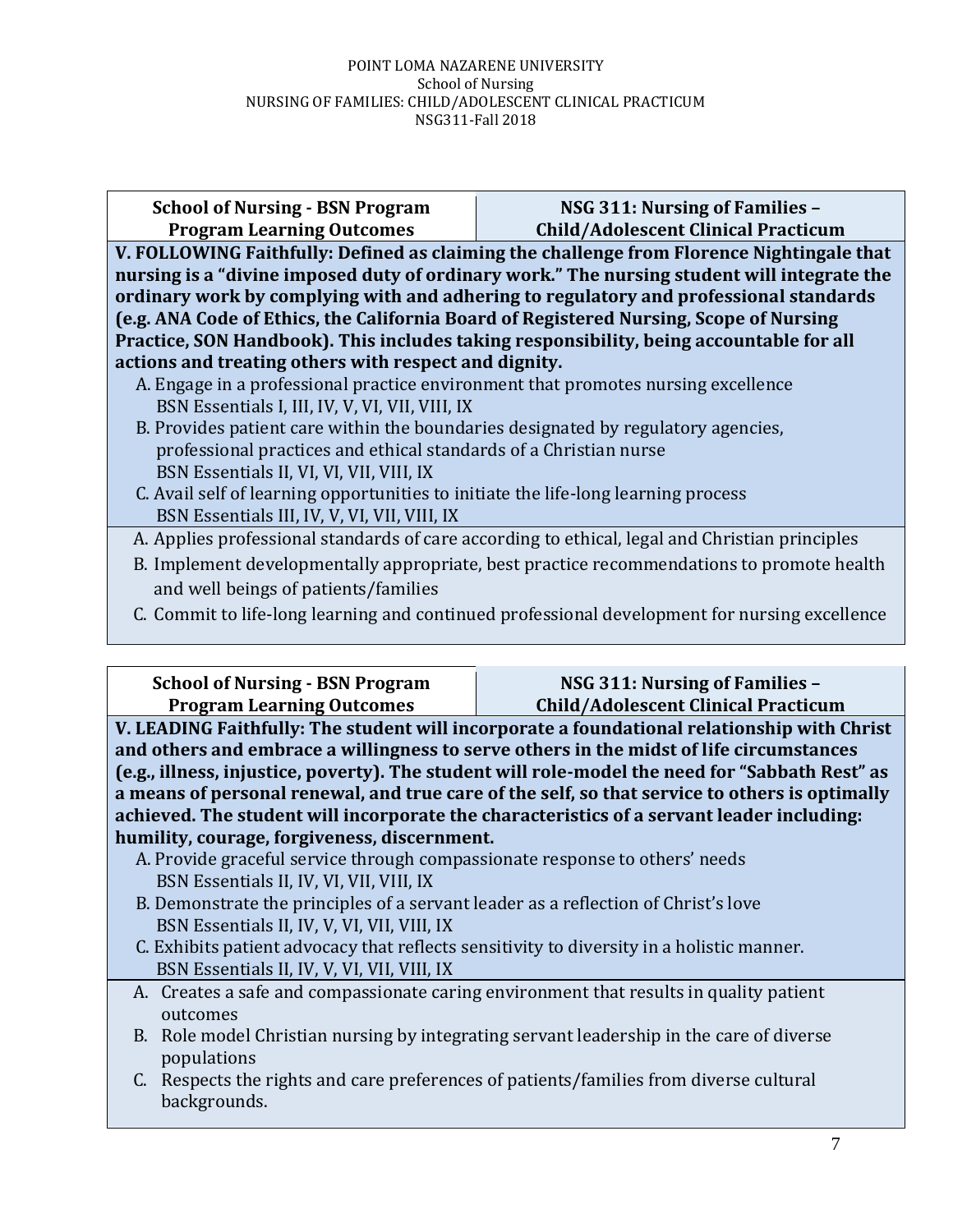# **METHODS OF EVALUATION**

Students must achieve a minimum of 75% of the standards listed on the *Clinical Evaluation Form* (Appendix A) to receive "Credit". Overall course evaluation (both written and in person) will occur at the middle and at the end of the semester.

All evaluation is based on achievement of stated course objectives. Evaluation tools include observation, concept maps, clinical assessments, clinical write-ups and clinical participation. Ongoing student evaluation of the course is sought throughout the semester. ALL required clinical assignments must be completed with a passing grade by the time of final evaluation to receive credit for this course.

|                                   | <b>Clinical Hours</b> |
|-----------------------------------|-----------------------|
| <b>Activity</b>                   | Awarded               |
| On campus orientation             | 4 hours               |
| On campus lab/simulation          | 8 hours               |
| 12 clinical days                  | 108 hours             |
| *1 community clinical day         | 8                     |
| *ECLC Assignment                  | 4 hours               |
| <b>Mandated Reporter Training</b> | 6 hours               |
| NIP it Modules                    | 6 hours               |
| <b>Total hours</b>                | 144 clinical hours    |
|                                   |                       |

\*community health hours

# **ACADEMIC POLICIES**

Make up for clinical hours is at the discretion of the faculty. All clinical (i.e. on-campus, skills lab, clinical sites) hours must be made up. It is the responsibility of the student to initiate communication regarding arrangements for make-up. Failure to makeup clinical hours will result in a "No Credit" for the clinical practicum and an incomplete for the corequisite theory course.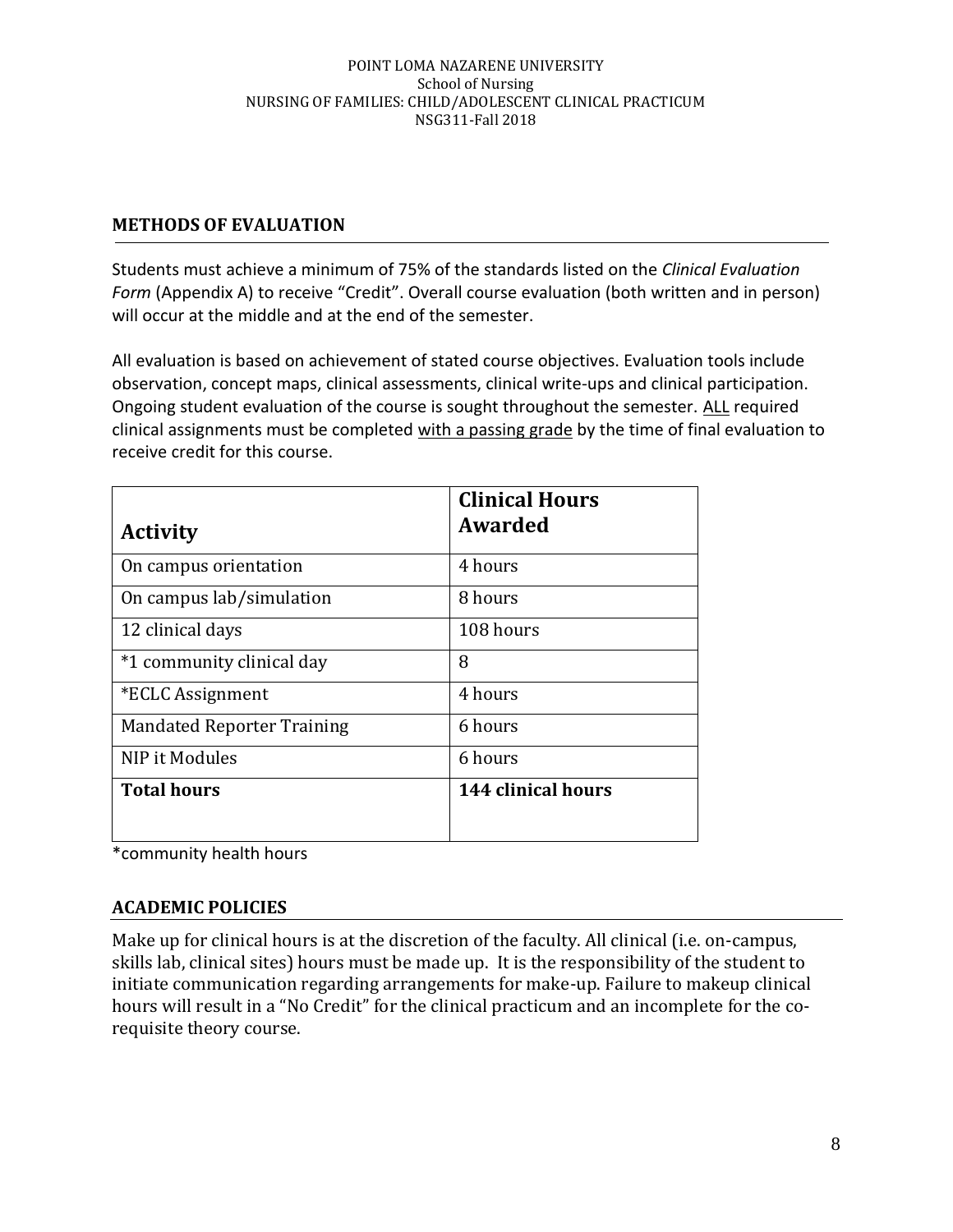# **COURSE SPECIFIC POLICIES**

- **CELL PHONE USE** is **absolutely prohibited in all clinical areas** and may not be carried anywhere on your person. Cell phones can be used in the cafeteria or outside the hospital building. Violation of this hospital-mandated policy will result in immediate dismissal from the clinical area and placement on academic probation or dismissal.
- **MEDICATION ADMINISTRATION: Medication administration is conducted according to the competencies outlined in "Medication Administration in the Clinical Area". Failure to meet these competencies may result in failure of the course and placement on academic probation.**
- **DRESS CODE** is per PLNU policy. The only exception is that students may wear colorful socks, a colorful headband or hair wrap, and may wear a colorful lanyard. No jackets or "hoodies" may be worn - only lab coats are an acceptable means of "warming up" your uniform. No colored undershirts, messy hair or jewelry beyond the School of Nursing Policy. You are caring for a parents' most prized possession – their child. Artificial nails of any type are not permissible. Students in inappropriate dress code may be sent home. Y**ou must dress and act professionally to be taken seriously as a nursing student and nurse.**
- **JACKETS/HOODIES:** Rady's dress policy requires wearing nothing below the elbow (BBE Bare Below the Elbow) – no clothing, no jewelry. If you are a person who is easily cold, either bring your lab coat and roll the sleeves up or you can wear a white top underneath your PLNU scrubs with the sleeves rolled or pushed up to the elbow. Please no rings, watches, etc.
- **A student badge** provided by RCHSD must be worn along with your PLNU SON badge per PLNU policy. Students will not be allowed into the RCHSD facility without these two badges. Students who forget to wear their badge, will be sent home to retrieve it before attending any clinical time.

# **ATTENDANCE AND PARTICIPATION**

Make up for clinical hours is at the discretion of the faculty. All clinical (i.e. on-campus, skills lab, clinical sites) hours must be made up. It is the responsibility of the student to initiate communication regarding arrangements for make-up. Failure to make up clinical hours will result in a "no credit" for the clinical practicum and an incomplete for the corequisite theory course. **Since students have 2 clinical practicums during the semester when this course is taken, it is highly recommended that the student miss clinical only for legitimate illness as a make-up will be very difficult to schedule.**

## **REQUIRED TEXTS & RECOMMENDED STUDY RESOURCES**

Same as NSG 310 (Theory)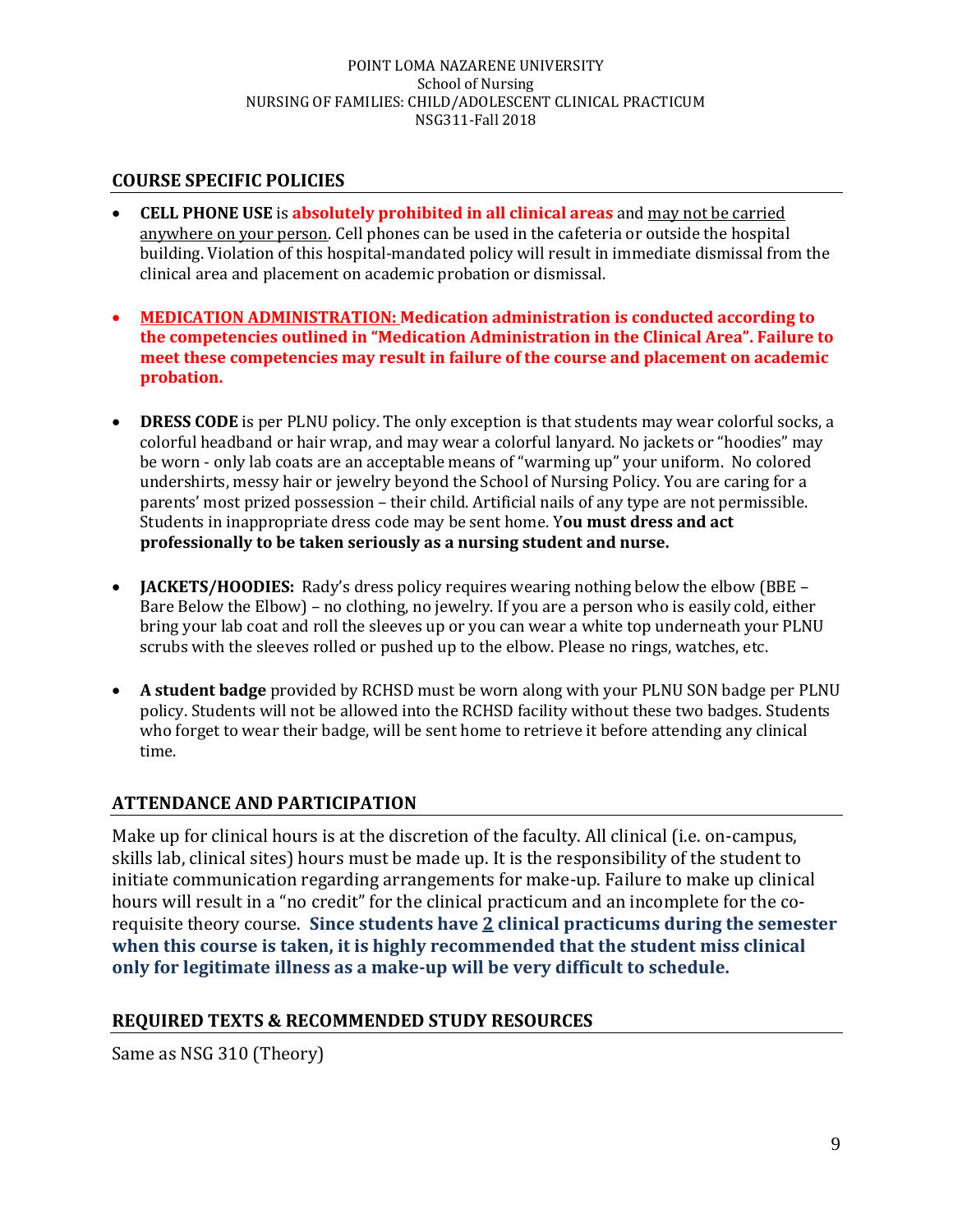# **PORTFOLIO REQUIREMENT**

At the conclusion of each course, students are expected to complete/update a LiveText® portfolio including self-evaluation of outcomes using the BSN Growth Portfolio template. The portfolio provides evidence supporting professional development and attainment of PLNU SON BSN graduate outcomes. For this course, the following assignment(s) are **required** to be submitted in LiveText®.

• *All Guided Reflective Journals*

Students are strongly encouraged to submit additional coursework into LiveText® to demonstrate personal and professional growth.

| <b>Clinical Assignment</b>                                                                             | <b>Due Date</b>                                                                                          |  |
|--------------------------------------------------------------------------------------------------------|----------------------------------------------------------------------------------------------------------|--|
| <b>California Department of Social Services</b><br>Mandated Reporter Medical Training                  | First week of school                                                                                     |  |
| <b>Medication Quiz</b>                                                                                 | Successful completion (100%) prior to<br>administration of medications<br>(Clinical Orientation - Day 2) |  |
| Concept Maps (3)                                                                                       | Due the week following that experience<br>Pass/Fail on first 2, last con map is graded!                  |  |
| Float Experience Write-Ups (2)                                                                         | Due the week following that clinical<br>experience Pass/Fail                                             |  |
| Critical Thinking Tool (1)                                                                             | Due by the week following that assignment<br>Pass/Fail                                                   |  |
| Reflective Journals (5)                                                                                | Due by end of semester                                                                                   |  |
| Midterm Clinical Evaluation (1)                                                                        | Due mid-term to clinical professor                                                                       |  |
| Final Clinical Evaluation (1)                                                                          | Due by 2 <sup>nd</sup> to last in-hospital clinical day.                                                 |  |
| <b>Clinical Site Evaluation</b>                                                                        | Due by last in-hospital clinical day                                                                     |  |
| <b>Clinical Instructor Evaluation</b><br>Coo Annondi: A fou e CAMDIE schodule of essignment completion | Due by last in-hospital clinical day                                                                     |  |

## **REQUIRED LEARNING ACTIVITIES**

## **See Appendix A for a SAMPLE schedule of assignment completion**

*IMPORTANT DUE DATE INFORMATION for clinical assignments:* A minimum of one clinical assignment must be turned in each week, until ALL clinical assignments are complete. All completed clinical assignments must be turned in no later the 2<sup>nd</sup> to last inhospital clinical day! Each week in post-conference the student will commit to which assignment(s) will be turned in the following week.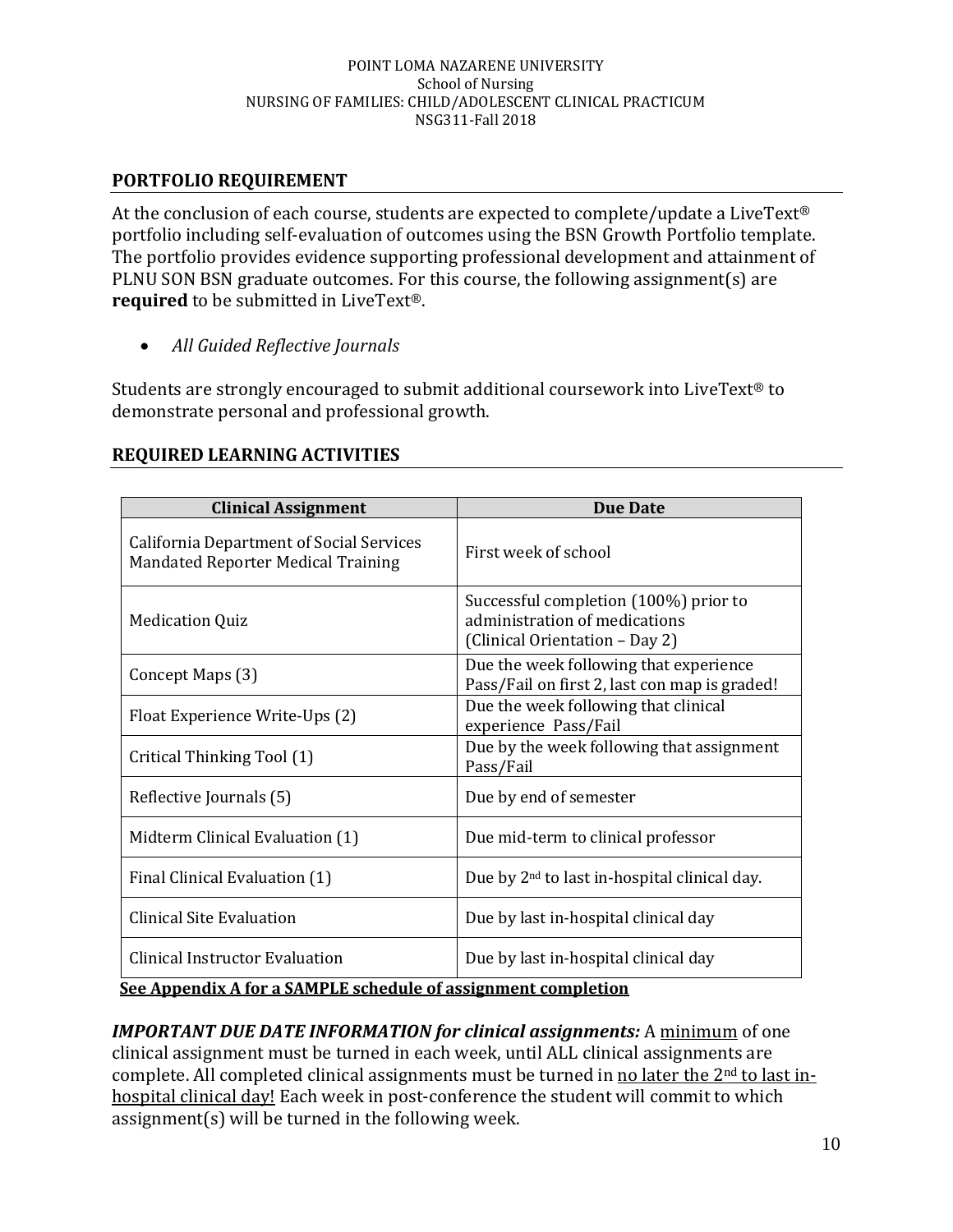Unless otherwise arranged with your clinical professor, ALL clinical assignments are to be turned in via Canvas. **All items must be turned in Word or PDF format.** Photo's will not be accepted.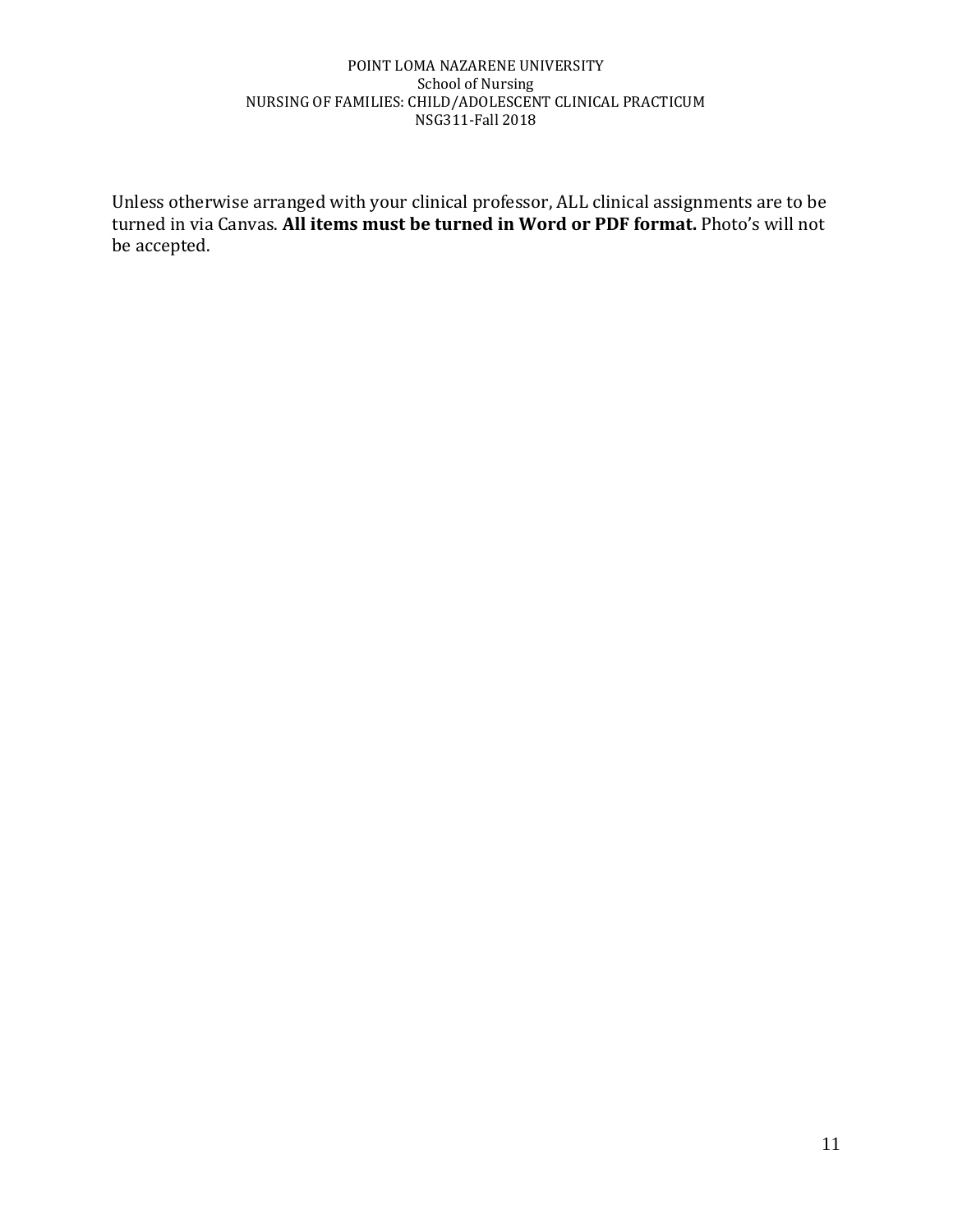# **Child Abuse Mandated Reporter Training – Online Modules**

- **General Training**
- **Medical Provider Training**

## **STUDENT LEARNING OUTCOMES**:

- How the law defines child abuse and neglect
- What the law requires of you as a mandated reporter
- What protections the law provides for a mandated reporter
- How to spot evidence of child abuse
- How to report child abuse
- What happens after a report is filed
- Definitions of some of the terms used in this program

## **GUIDELINES AND INSTRUCTIONS**:

## **1. General Training**

Go to the following website: <http://mandatedreporterca.com/training/generaltraining.htm> to complete the general training. Upload certificate to Canvas.

## **2. Medical Training**

Once you have completed general training, complete the medical training module at [http://medical.mandatedreporterca.com/intro/intro.htm.](http://medical.mandatedreporterca.com/intro/intro.htm) Upload certificate to Canvas.

## **3. Post Certificates in Canvas**

Complete all modules prior to your hospital orientation day. Upload certificates of completion to Canvas. Note: certificates must have your name on them to be considered legitimate proof of training.

**GRADING:** This is a non-graded assignment. Students may NOT begin clinical without successful completion of these modules.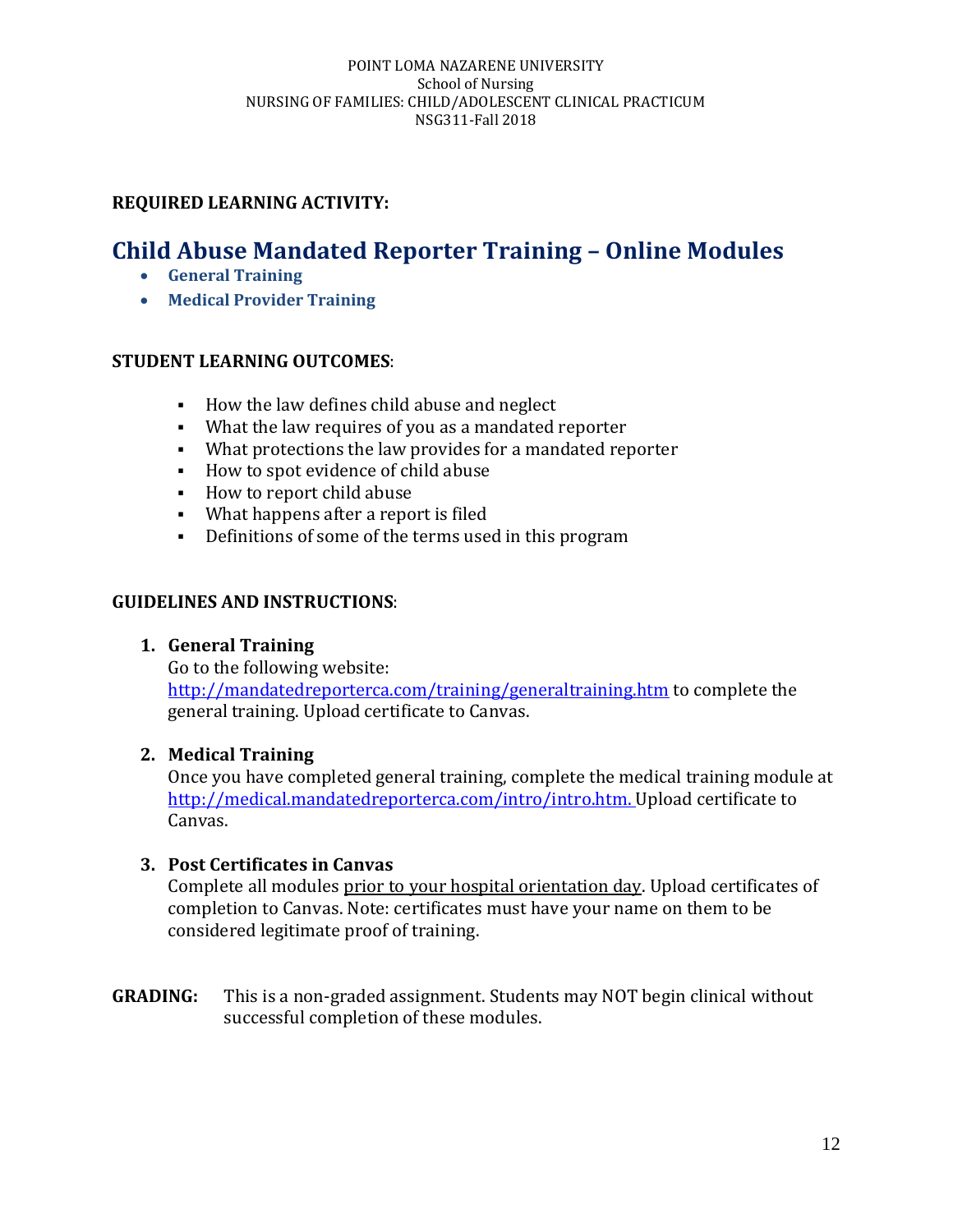# **REQUIRED LEARNING ACTIVITY:**

# **Medication Quiz**

# **STUDENT LEARNING OUTCOMES**:

- 1. Apply previously learned pharmacologic principles when administering medications as appropriate.
- 2. Calculate fractional dosages and conversions, to determine if dosage is safe as evidenced by passing the Medication Math Quiz with score of 100%.
- 3. Implement a developmental approach during medication administration.
- 4. Understand the rationale for parental fluid administration
- 5. Identify the routes and methods of medication admin utilized in children.
- 6. Calculate the fluid needs of all patients assigned.
- 7. Identify safety measures used for administering medications to the pediatric patient.

# **GUIDELINES AND INSTRUCTIONS**:

- 1. All students will take a medication math quiz at the beginning of the semester
- 2. Medications may not be administered in this clinical per the policy of the hospital. However, students will be responsible for looking up medication(s) being taken by their patients as part of creating a plan of care.
- 3. Medications must be thoroughly researched (as defined below) using a pediatric drug reference (preferably Lexicomp) prior to administration. Use of a nonpediatric focused drug book may result in medication errors! The student must be able to:
	- State expected action of drug
	- Provide rationale for giving this drug to this patient
	- The safe prescribed dose ranges and
	- Correctly calculate out the dosages and amounts to be given
	- Determine correct route of administration
	- State potential side effects and adverse effects
	- Review and plan for any patient/family teaching required
	- Determine contraindications & special instructions including specific monitoring parameters for the nurse.
	- Review the policies for Administration of Medications as needed.

# 5. **Failure to meet these competencies may result in failure in the course.**

**GRADING:** 20 points – the initial attempt will be the grade recorded. Student must remediate any result less than 100%.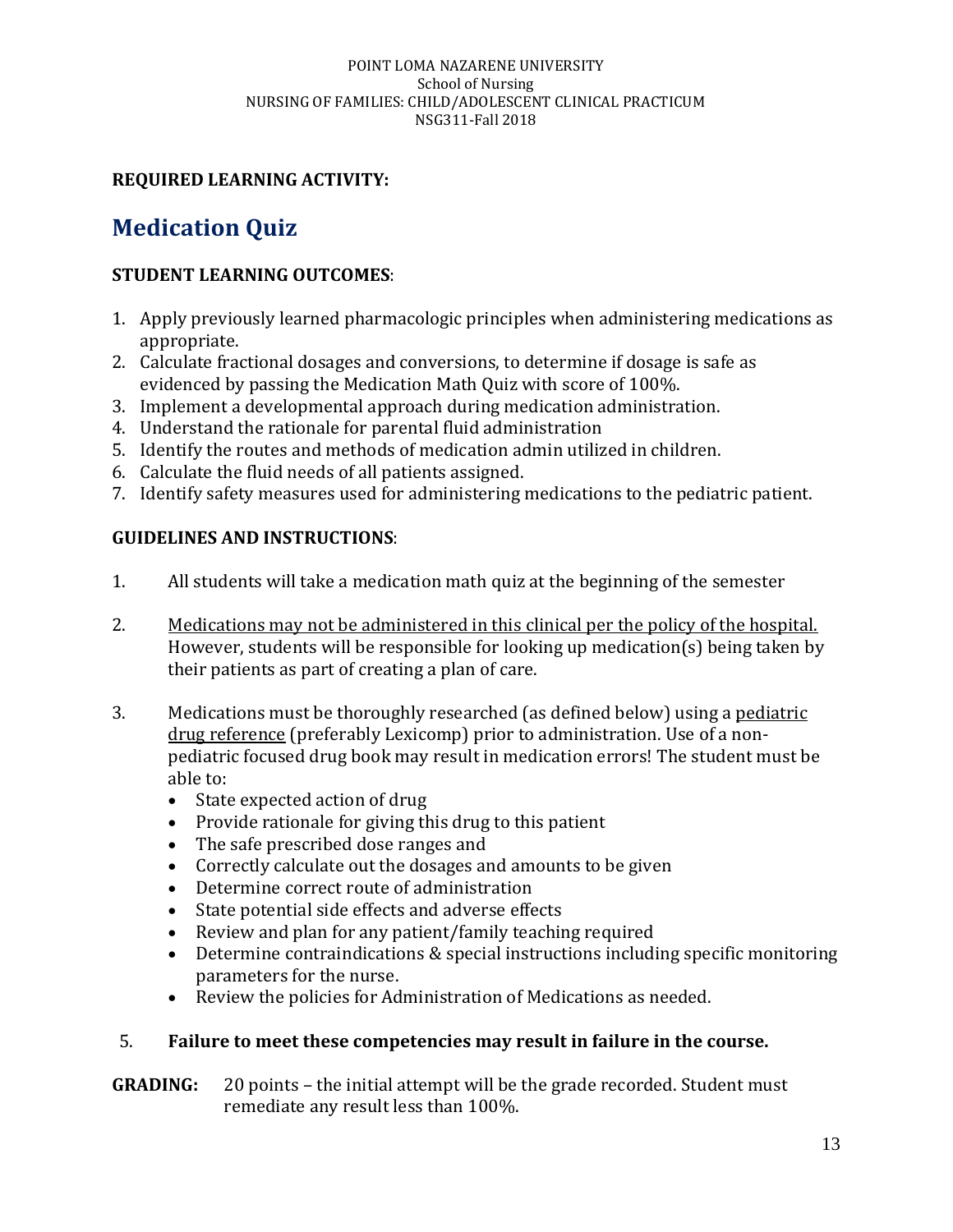# **REQUIRED LEARNING ACTIVITY:**

# **Clinical Concept Map**

# **STUDENT LEARNING OUTCOMES:**

- 1. Assess and integrate clinical information relevant to patient into a plan of care
- 2. Understand the relationship between pathophysiology and the patient's condition/assessment findings
- 3. Identify meaningful connections between the pathophysiology of the disease/condition, patient signs & symptoms, diagnostics and treatment plan
- 4. Use the nursing process to design and prioritize a relevant plan of care for the shift
- 5. Develop a plan for evaluating the effectiveness and outcomes of plan
- 6. Consistently demonstrate improvement in care planning skill and detail

## **GUIDELINES:**

- 1. Three (3) concept maps due during the semester:
- 2. Each Completed **Concept Map** MUST include these 3 elements:
	- **Patient Assessment Form** separate sheet (on Canvas)
	- *Concept Map*: including these elements
		- Medical Daignosis with brief history and pathophysiology of the disease/problem
		- Relevant diagnostic findings (X-rays, labs, physical assessment findings, etc.)
		- Medications/Treatments ordered (e.g. acetaminophen, dressing change)
		- 2 Patient-Specific Problems (or potential problems)
			- o PSYCHOSOCIAL (e.g. loneliness, family coping)
				- 2 goals or expected outcomes
				- 3 interventions per goal (6 total)
				- Evaluation of outcomes (met/not met why)
			- o PHYSIOLOGICAL (e.g. risk for infection, impaired gas exchange)
				- 2 goals or expected outcomes
				- 3 interventions per goal (6 total)
				- Evaluation of outcomes (met/not met why)
	- *Two (2) Community Resources* specific to the patient these are agencies or groups in the community that have something to offer the child or family. Often times there are support groups, activities or equipment offered by these entities. An example might be a YMCA in the neighborhood that has after-school care for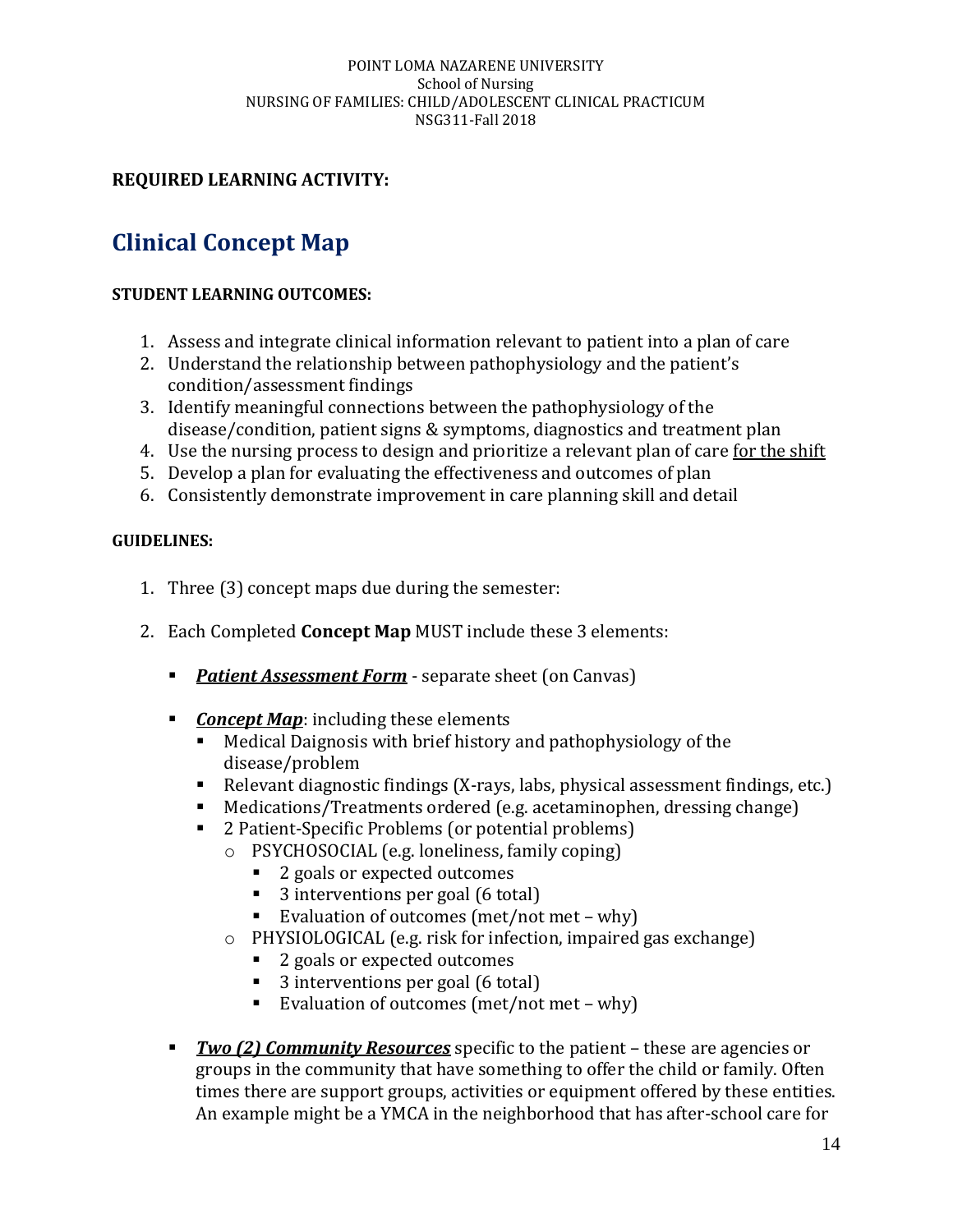a child whose mom works or the American Childhood Cancer Association, which offers all kinds of resources, financial and other, to families whose child is being treated for cancer. To turn in these resources you must provide a printed home page or document. No urls accepted.

- 3. First two (2) concept maps reviewed and graded as pass/fail. Those concept maps that do not meet minimum standards or lack demonstration of competence will be returned for reworking and resubmission.
- 4. Final concept map (1) will be graded on the first submission using the Final Concept Map Rubric.

**DUE DATE:** The following week in clinical as determined by instructor. **Last map must be turned in no later than 2nd to last day of clinical. Late maps will receive zero credit but must still be turned in to pass the course.**

**GRADING:** Map #1 - pass/fail. Map #2 – pass/fail Map #3 - 15 points.

**RESOURCES**: See Canvas to obtain required forms (Patient Assessment Form) and helpful guidelines for completing concept maps. Large size paper will be available outside Dr. Sloan's door for concept map creation.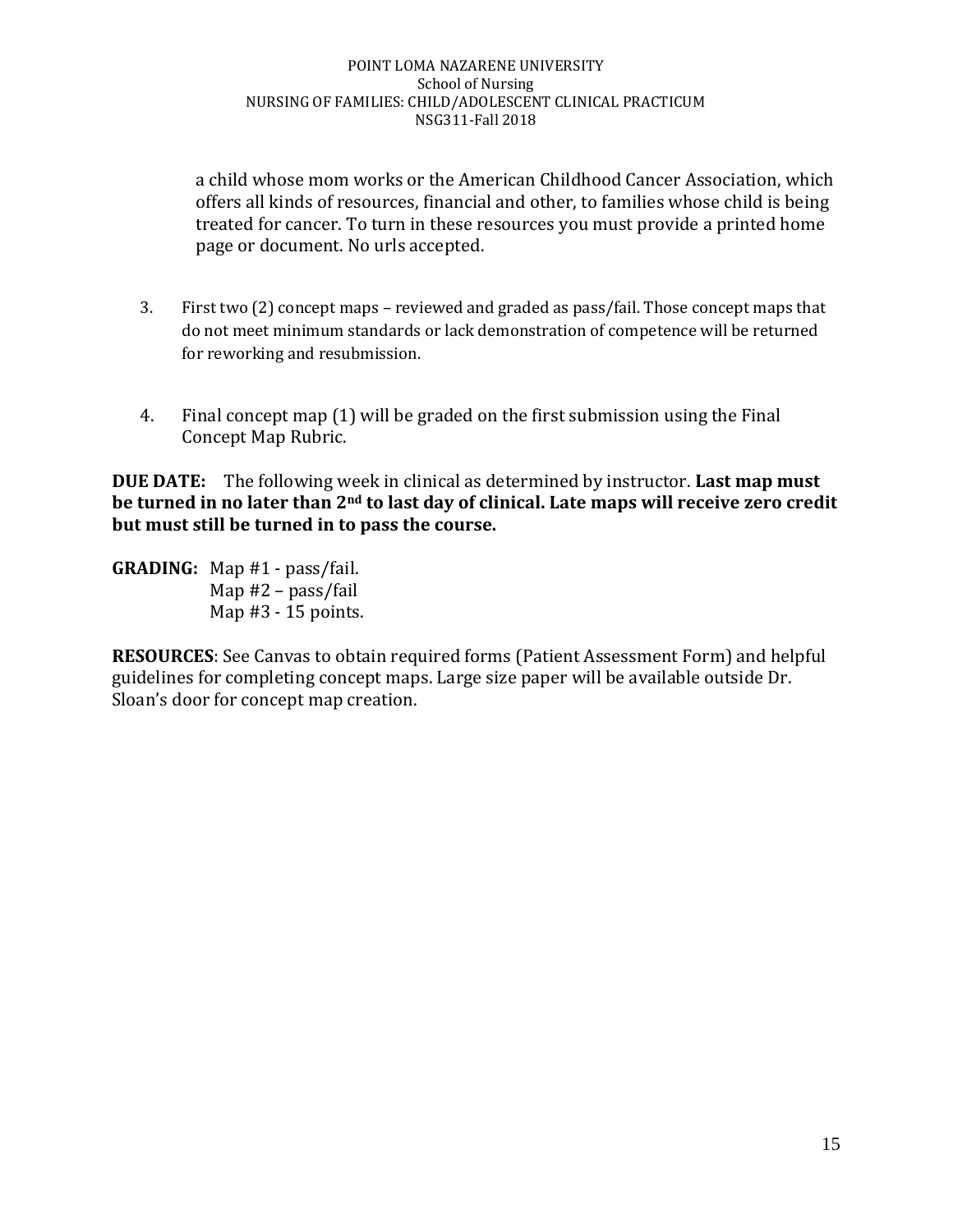| <b>Element</b>                                                              | Criteria                                                                                                                                                                                                                                                                                                                                                                                                                                              | <b>Points</b> |
|-----------------------------------------------------------------------------|-------------------------------------------------------------------------------------------------------------------------------------------------------------------------------------------------------------------------------------------------------------------------------------------------------------------------------------------------------------------------------------------------------------------------------------------------------|---------------|
| Complete FINAL<br>Concept Map                                               | Turns in all of the following:<br><b>Completed Physical Assessment Form</b><br>Concept Map<br>Community Resources (2)<br>(any of these missing = zero for this section)                                                                                                                                                                                                                                                                               | 5 points      |
| <b>Key Elements</b><br>Present                                              | Patient's Age (years/mos), Initials<br><b>Medical Diagnosis and Pertinent</b><br>History/Findings<br>Pathophysiology of Main Problem (risk<br>factors, symptoms, treatment and<br>complications)<br>2 Patient-Specific Nursing Problems<br>Physiologic (oxygenation, perfusion)<br>$\circ$<br>Psychosocial (loneliness, coping)<br>$\circ$<br>2 Goals per problem<br>3 Interventions per goal<br>Evaluation of goals (met/not met - why)<br>$\bullet$ | 3 points      |
| Nursing Problems &<br>Goals Appropriate to<br>Patient and Shift-<br>Focused | Problems make sense given patient<br>$\bullet$<br>assessment findings (look at top 3 problems<br>on Assessment form = are nursing diagnoses<br>related?)<br>Goals are written in SMART format<br>Specific<br>$\circ$<br>Measurable<br>$\circ$<br>Achievable<br>$\circ$<br>Realistic<br>$\circ$<br>Timely<br>$\circ$<br>Interventions realistic for shift                                                                                              | 4 points      |
| Connections and<br>Logic                                                    | Clear connections are noted between<br>$\bullet$<br>interventions (meds, nursing actions, key<br>findings, diagnostics, patient assessment<br>findings)                                                                                                                                                                                                                                                                                               | 3 points      |
|                                                                             | Final concept maps turned in past the $2nd$ to<br>last day of clinical WILL NOT BE GRADED.                                                                                                                                                                                                                                                                                                                                                            | 15 points     |

# **Final Graded Concept Map Rubric NSG311**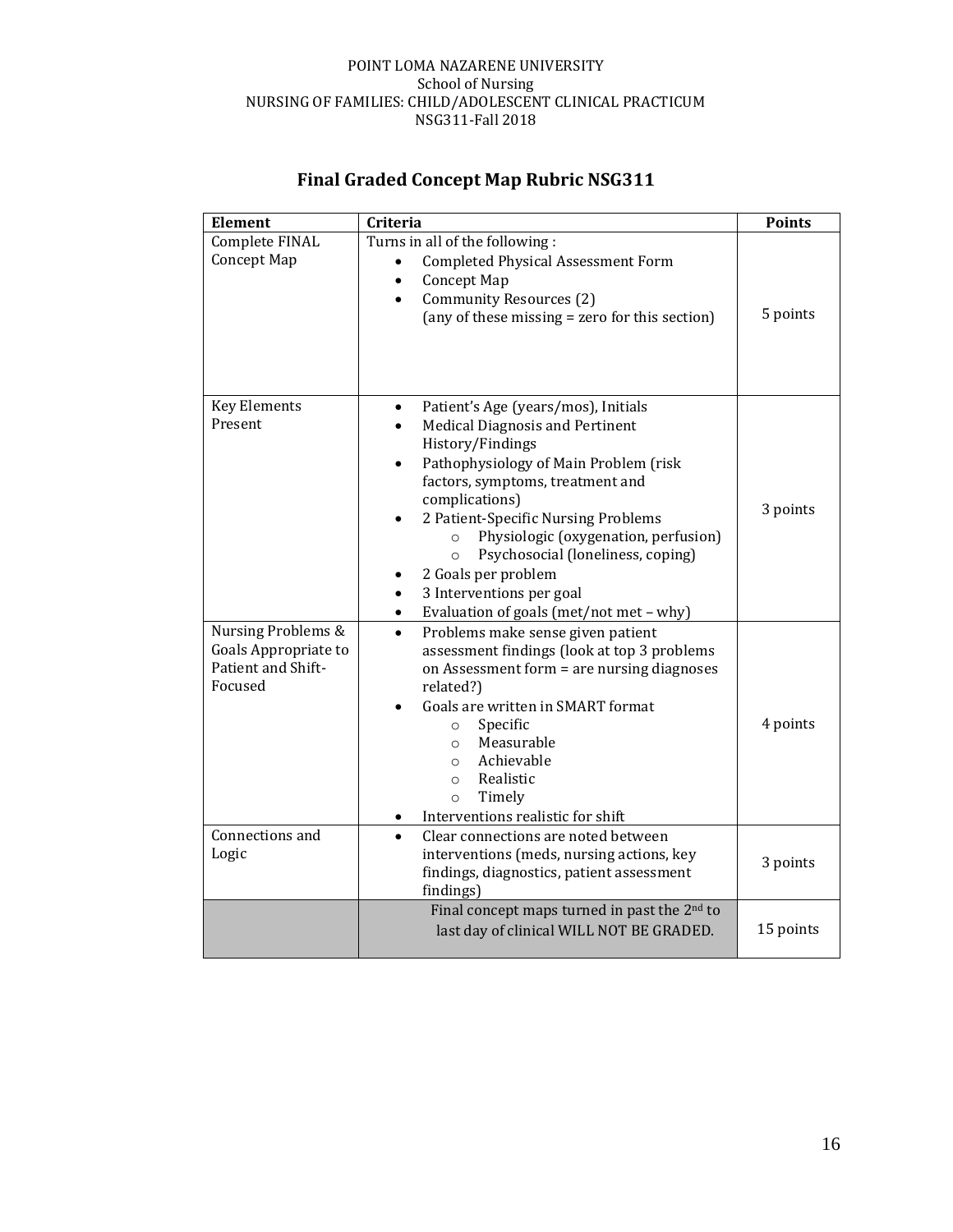# **Float Experience Write-Up**

**Number Due:** 2 write – ups - submitted over the course of the semester (these are done on any experience/unit other than our base-unit).

## **STUDENT LEARNING OUTCOMES:**

The student will provide written evidence to meet the following outcomes:

- 1. Reflect upon differences in the nursing role for this experience as compared to other nursing experiences the student has had within this hospital or others.
- 2. Evaluate the meaning of this clinical experience against your own personal definition and view of nursing. This should show some depth of thought and effort!
- 3. Discuss the ways in which the type of nursing witnessed does or does not fit with your values and strengths. Why or Why Not?
- 4. Determine specific needs/stressors for the patient population under care in this area, including the teaching and learning needs of patients and/or families.

### **GUIDELINES:**

- 1. Write-ups are generally 1½- 2 pages, single-spaced, type-written. APA format is not necessary. Be sure to include a) your name, b) the unit visited and c) the date of the experience as a header.
- 2. Each write-up should address each of the learning outcomes listed above.
- 3. Write-ups that reflect a poor effort will be returned to the student for revision or the student may be required to complete additional write-up(s) to demonstrate outcomes.

| <b>GRADING:</b> | Pass/Fail |
|-----------------|-----------|
|-----------------|-----------|

- **RESOURCES:** See Unit Specific Expectations in Canvas
- **DUE DATE:** One week following the FLOAT experience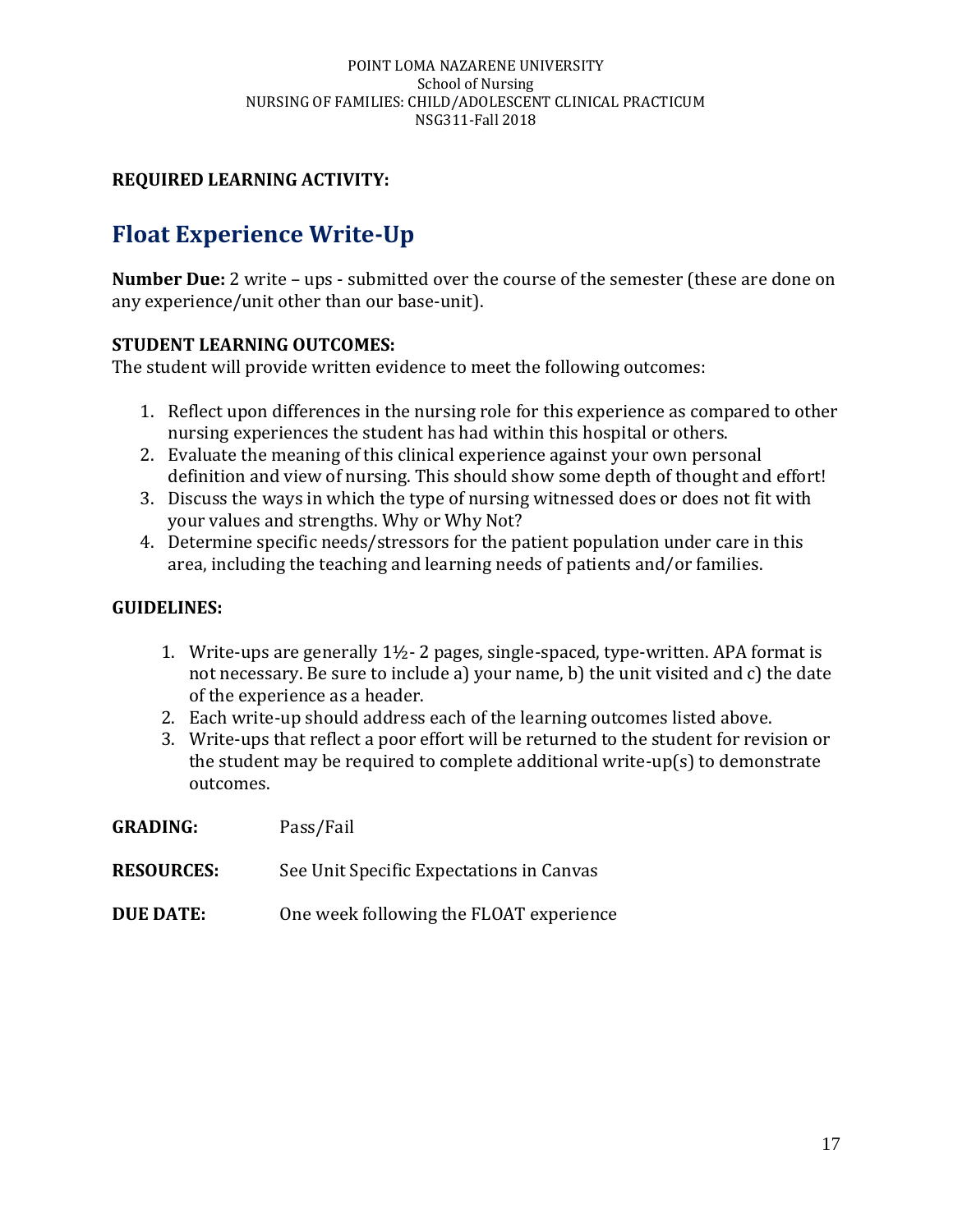# **Critical Thinking Tool**

**Number Due:** 1 during the semester

## **STUDENT LEARNING OUTCOMES:**

- 1. Demonstrate the ability to locate and discern key information regarding diagnosis, history of problem, signs, symptoms, and planned treatment by reviewing the electronic medical record (EMR).
- 2. Apply previous and new knowledge in evaluating the course of care for the patient
- 3. Determine pertinent teaching needs for the patient/family and create a teaching plan.

## **GUIDELINES:**

- 1. A minimum of one Critical Thinking Tool will be completed during the course of the semester.
- 2. Work with your instructor to find a patient that you are not currently caring for (unknown to you).
- 3. Answer the questions asked on the tool. Provide information that is comprehensive and provides details. Do not use one word answers (e.g. "fever"). Be comprehensive in your descriptions. Tools that show a lack of detail will not be reviewed and must be redone.
- 4. Clinical instructors may require students to complete more than one tool based on clinical understanding and performance.

**GRADING:** Pass/Fail

**RESOURCES:** See Canvas for signs and symptoms Critical Thinking Tool form

**DUE DATE:** Due the week after completion.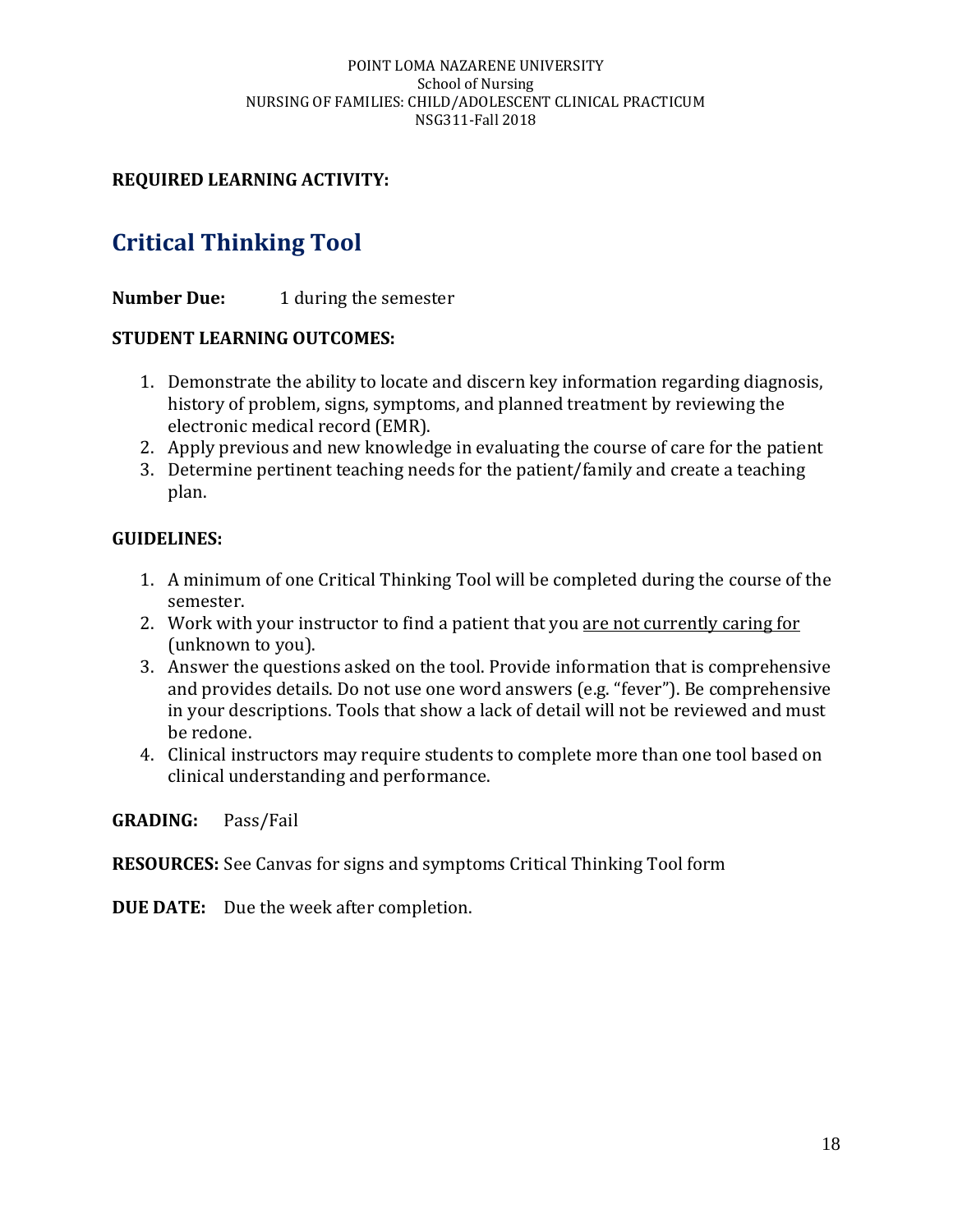# **Reflective Journaling**

**Number Due:** Five (5) journals during the semester. Graded as pass/fail.

## **STUDENT LEARNING OUTCOMES:**

- 1. Reflect on clinical experience as it relates to their growth and development as a nurse and document this reflection. Do NOT merely give an account of what happened that day. This is an opportunity to tap into personal emotion and experience.
- 2. Evaluate own clinical performance to determine weaknesses and strengths.
- 3. Set goals for personal learning in future clinical experiences.

# **GUIDELINES:**

- 1. The student will complete 1 reflective journal on one of the following topics (total of 5 journals during the semester):
	- Responsibility
	- Accountability
	- Respect/Dignity for others
	- Humility
	- Courage
	- Wildcard (if your experience does not fit one of the values listed) can only do 1 of these in a semester.
- 2. Write-ups are generally  $1\frac{1}{2}$  2 pages, single-spaced, type-written. APA format is not necessary. Be sure to include a) your name, b) the unit visited and c) the date of the experience. Write to the student learning outcomes listed above.
- 3. The journal entry must be at least 500 words in length and demonstrate thought and effort. Journal entries should be posted on Canvas in either Word or .pdf format.
- 4. Journal entries should be posted on Canvas in either Word or .pdf format. No hard copies required.

**DUE DATE:** Journals must be turned in one week after the experience written about. All journals should be completed by the students 2<sup>nd</sup> to last clinical. You may NOT turn in more than 1 journal in on a clinical day!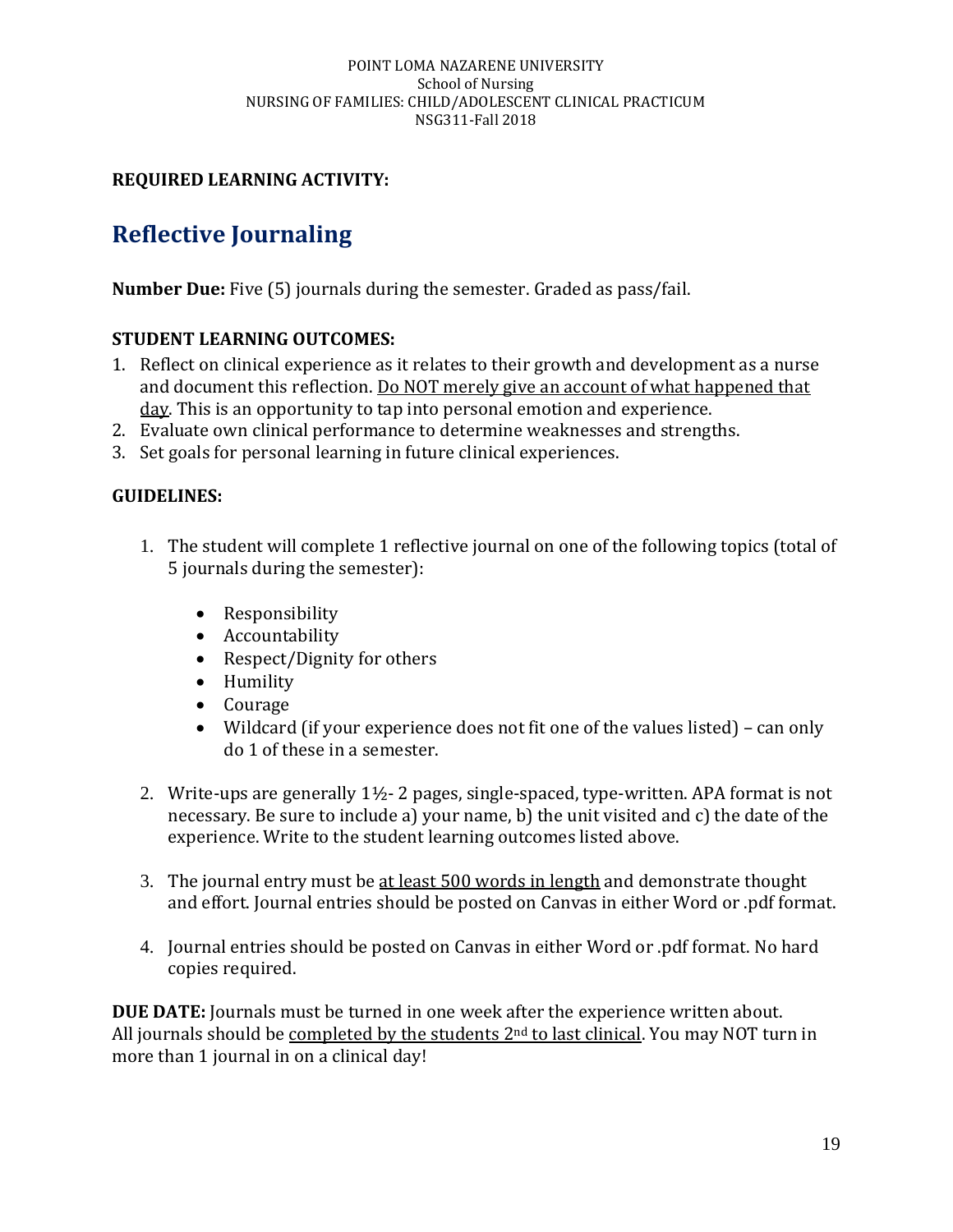# **CLINICAL PRACTICUM - Medical Unit – 4 East and 2 Rose**

These units will be our home base for clinical experience. You will be here for the majority of your clinical experiences except for floating/observational experiences to other units.

# **STUDENT LEARNING OUTCOMES**

- 1. Develop a set of personal goals for the day (in writing).
- 2. Work with the RN to carry out the plan of care on patients requiring nursing interventions. Discuss daily goals with RN and Instructor.
- 2. Discuss with the instructor at the beginning of the shift the patient, diagnosis, status, plan of care, developmental considerations and the medications to be given (if any).
- 3. Communicate clearly with assigned nurse/health care provider to determine how work and tasks will be divided. Critical findings or issues must be communicated immediately to instructor and to the nurse caring for the patient.
- 4. Be prepared to present and discuss patient cases and learning experiences in postconference

# **GUIDELINES AND INSTRUCTIONS:**

- 1. Each student will be given a clinical schedule at the beginning of the semester. This schedule will also be posted on Canvas and updated as needed.
- 2. Pre-conference begins at 0630 for AM groups. Meet in the location determined by your clinical professor.
- 3. Students are assigned to work with a nurse for the day. After hearing report, the student and the nurse will determine which patient(s) the student will care for on their shift.
- 4. Utilizing the Patient Assessment sheet, collect information on the selected patient. Research the patient's electronic medical record for necessary information.
- 5. Prepare quickly for your day by becoming familiar with the diagnosis, medications, treatment, expected outcomes, developmental, family, and cultural considerations. Students who do not adequately prepare for their clinical experience may be sent home.
- 6. Prepare medication rationale, side effects, and calculations/information in advance. Not all students will be able to give meds on a given clinical shift. This depends on how many students have medication and how busy the unit is.
- 7. At 0700, report to your pod/unit and confer with the assigned nurse. Introduce yourself and be present while your nurse is receiving report from the night shift (if AM).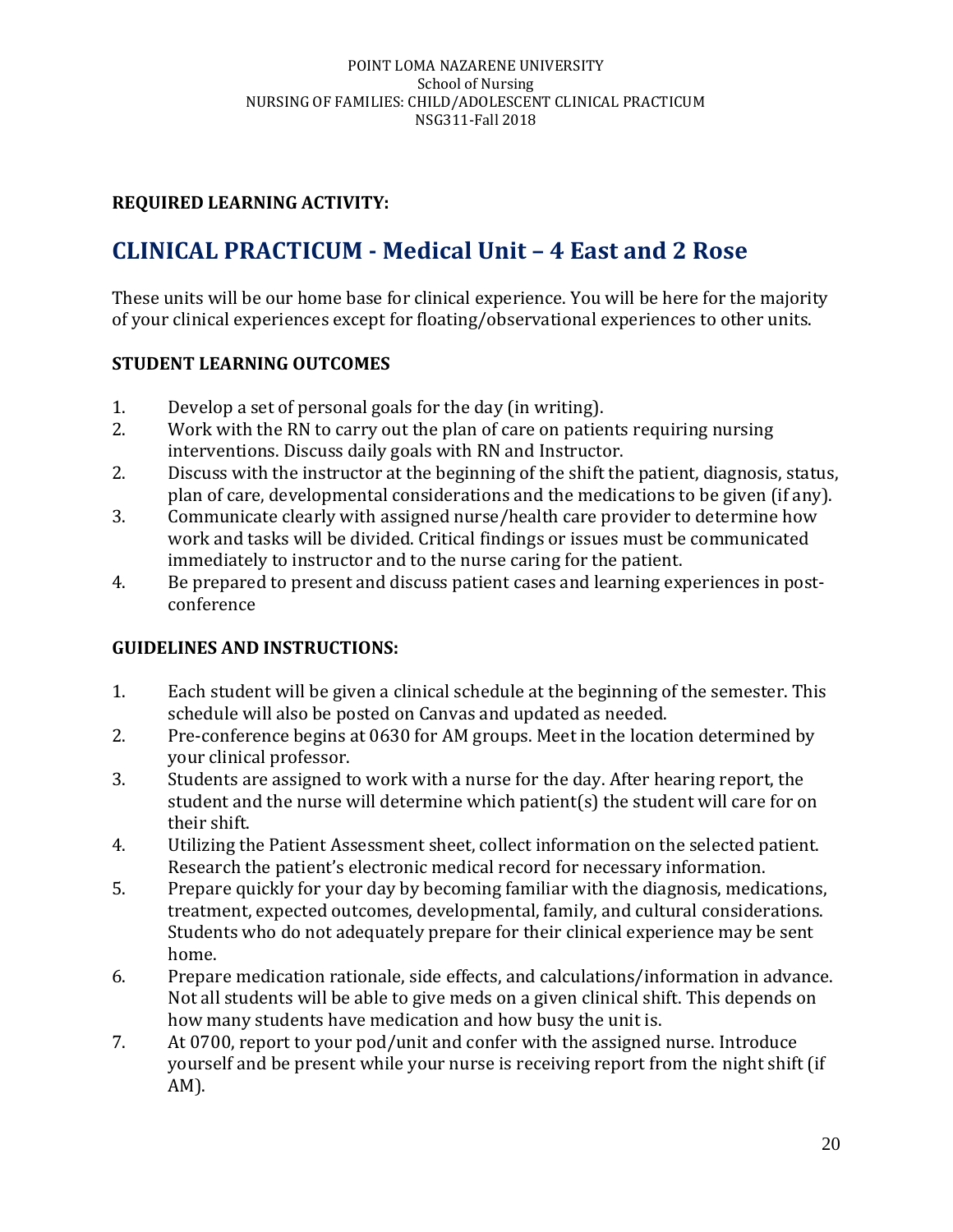- 8. Communicate clearly with the assigned nurse your goals for the day. Abnormal or questionable findings are to be discussed with both your nurse and your instructor.
- 9. **NOTE: As per current hospital policy, medications will be not be administered by students this semester. Violation of this policy will result in immediate termination of clinical experience and possible disciplinary action within the School of Nursing including dismissal.**
- 9. In the event that you become ill, late or cannot attend clinical, you must make VOICE contact with the clinical instructor to declare your absence as early as possible. Emails and/or texts are NOT acceptable unless you receive an immediate response. If you don't reach the instructor leave a voicemail and please call a fellow classmember to notify them of your absence so that your whereabouts are known and we don't worry!  $\odot$

| Base Unit:        | Medical Unit or Surgical Unit (see guidelines) |
|-------------------|------------------------------------------------|
| Float experience: | Varied clinical areas (see Canvas)             |

- Each unit has their own Clinical Practice Guidelines-"CPG" (like a policy and procedure for how things are done on that unit; frequency of assessments, vital signs, weights, etc). Review this prior to your time on the unit.
- All float units have a 1-page Student Nurse Guide sheet that outlines the type of patients on the unit, clinical preparation for time on that unit, and expectations.
- These resources must be reviewed the night before clinical as well as for any other unit.

All necessary preparatory information can be found in NSG310 Canvas and ALL Assignments (except Concept Maps) are to be turned in on Canvas NSG310 site. There is no NSG311 Canvas site published.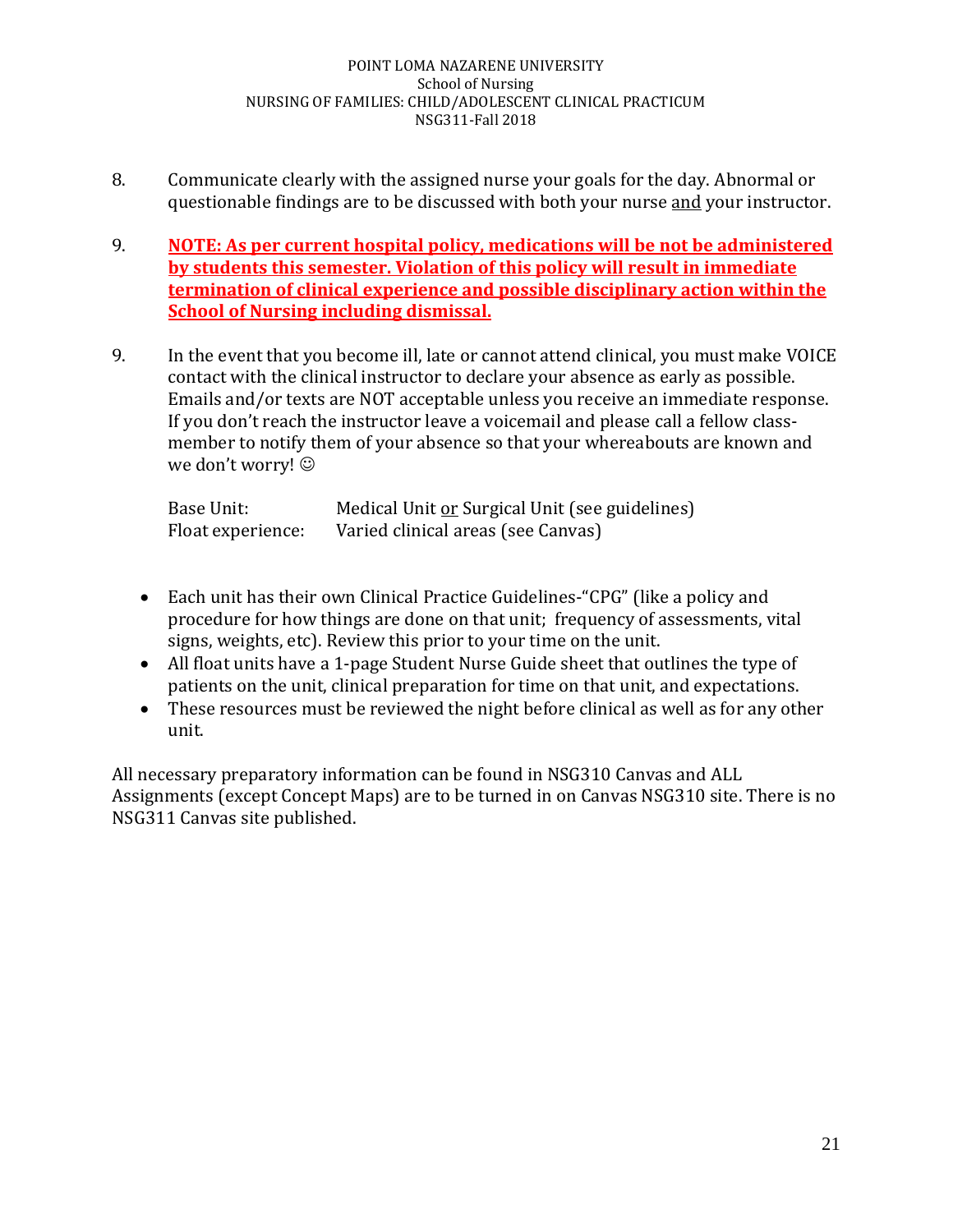# **CLINICAL PRACTICUM - Floating Clinical Experiences**

Students will have multiple opportunities to "float" to various units for their clinical experience. This experience may be forfeited in the event of an absence or if an absence occurs on a regularly scheduled Medical or Surgical day.

**NUMBER DUE:** 2 Float Write-Ups (even though you will have more float experiences! See the Required Learning Activity for how to complete the Float Write Up.)

### **STUDENT LEARNING OUTCOMES:**

The student will:

- 1. Participate in the care of children with advanced or complex disease processes.
- 2. Assist with and carry out the plan of care for patients requiring complex nursing interventions under the direct supervision of the assigned nurse.
- 3. Be prepared to present and discuss the assignment in post conference.

### **GUIDELINES & INSTRUCTIONS:**

- 1. All units require pre-clinical reading/preparation prior to your visit. Please refer to the Clinical Preparation Table (Appendix B) for specific instructions. All materials can be found in the Clinical Resources Module in Canvas for NSG310.
- 2. Report to your clinical group's base unit for pre-conference (unless going to **HH**). You will then be sent to your float unit.
- **3.** Floating experiences are primarily observational and as such, students may not perform skills that have not been previously practiced/performed. Students may not start peripheral IV's or draw blood peripherally. Use of central lines to draw blood is acceptable as long as your RN is competency trained and willing to supervise your performance.
- **4. Medication Administration is NOT allowed under any circumstances – this includes creams, eye drops, lotions, etc.**
- 5. After conferring with clinical instructor, you will report to the unit charge nurse and locate your assigned preceptor for the shift. Return to pre-determined area to have lunch and meet for post conference at 1:00pm (AM shift) or 7:00pm (PM shift).
- 6. Floating experiences will be forfeited in the event of an absence, student or instructor.

### **GRADING:** Pass/Fail

**ASSIGNMENT:** Clinical Float Experience Write-Up or Care Plan (see Appendix A)

**DUE DATE:** One week following the experience. Turn all clinical assignments in using course folders provided by the instructor.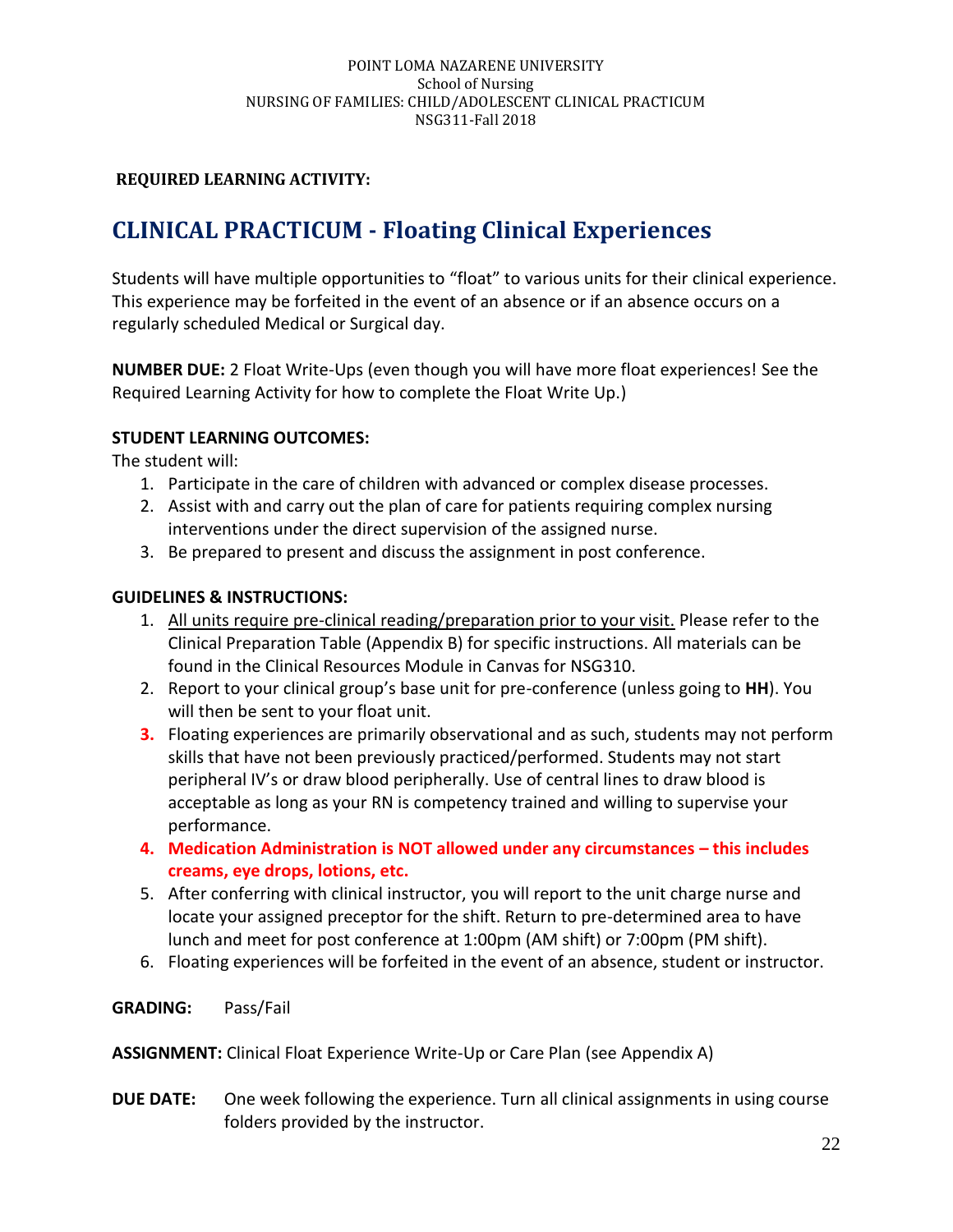# **Appendix A**

# **Clinical Preparation & Assignment Guidelines by Unit**

| <b>Unit</b>                                                     | <b>Pre-Clinical Prep</b>                                                                                                                                                                             | <b>Assignment Opportunity*</b> |
|-----------------------------------------------------------------|------------------------------------------------------------------------------------------------------------------------------------------------------------------------------------------------------|--------------------------------|
| <b>Acute Cardiac Unit</b>                                       | SN Guide<br><b>CPG</b>                                                                                                                                                                               | Concept Map or Write-up        |
| <b>Bernardy Center (BC)</b>                                     | SN Guide CPG                                                                                                                                                                                         | Concept Map or Write-up        |
| <b>Child and Adolescent</b><br><b>Psychiatry Service (CAPS)</b> | SN Guide<br><b>CPG</b><br>Mandatory Safety Orientation                                                                                                                                               | Concept Map or Write-up        |
| <b>Dialysis</b>                                                 | SN Guide CPG                                                                                                                                                                                         | Concept Map or Write-up        |
| <b>Emergency Department (ED)</b>                                | SN Guide CPG                                                                                                                                                                                         | Write-up                       |
| <b>Hematology/Oncology</b><br>Unit/Clinic (HO-U or HO-C)        | SN Guide CPG                                                                                                                                                                                         | Concept Map or Write-up        |
| Home Health (HH)                                                | <b>SN</b> Guide<br>CPG<br><i>**</i> Call the day before clinical<br><b>BEFORE 4:00pm to obtain</b><br>specific nurse assignment. If you<br>don't do this, you will be on the<br><b>Medical Unit.</b> | Write-up                       |
| <b>Medical Unit (M)</b>                                         | SN Guide CPG                                                                                                                                                                                         | Concept Map                    |
| NICU (NICU)                                                     | SN Guide CPG                                                                                                                                                                                         | Concept Map or Write-up        |
| <b>Critical Care - PICU (PICU)</b>                              | SN Guide CPG                                                                                                                                                                                         | Concept Map or Write-up        |
| <b>Operating Room (OR)/PACU</b>                                 | <b>SN</b> Guide<br>CPG<br><b>Complete Surgical-Services</b><br><b>Orientation on Canvas</b>                                                                                                          | Write-up                       |

\* A reflective journal can be written for any week of clinical.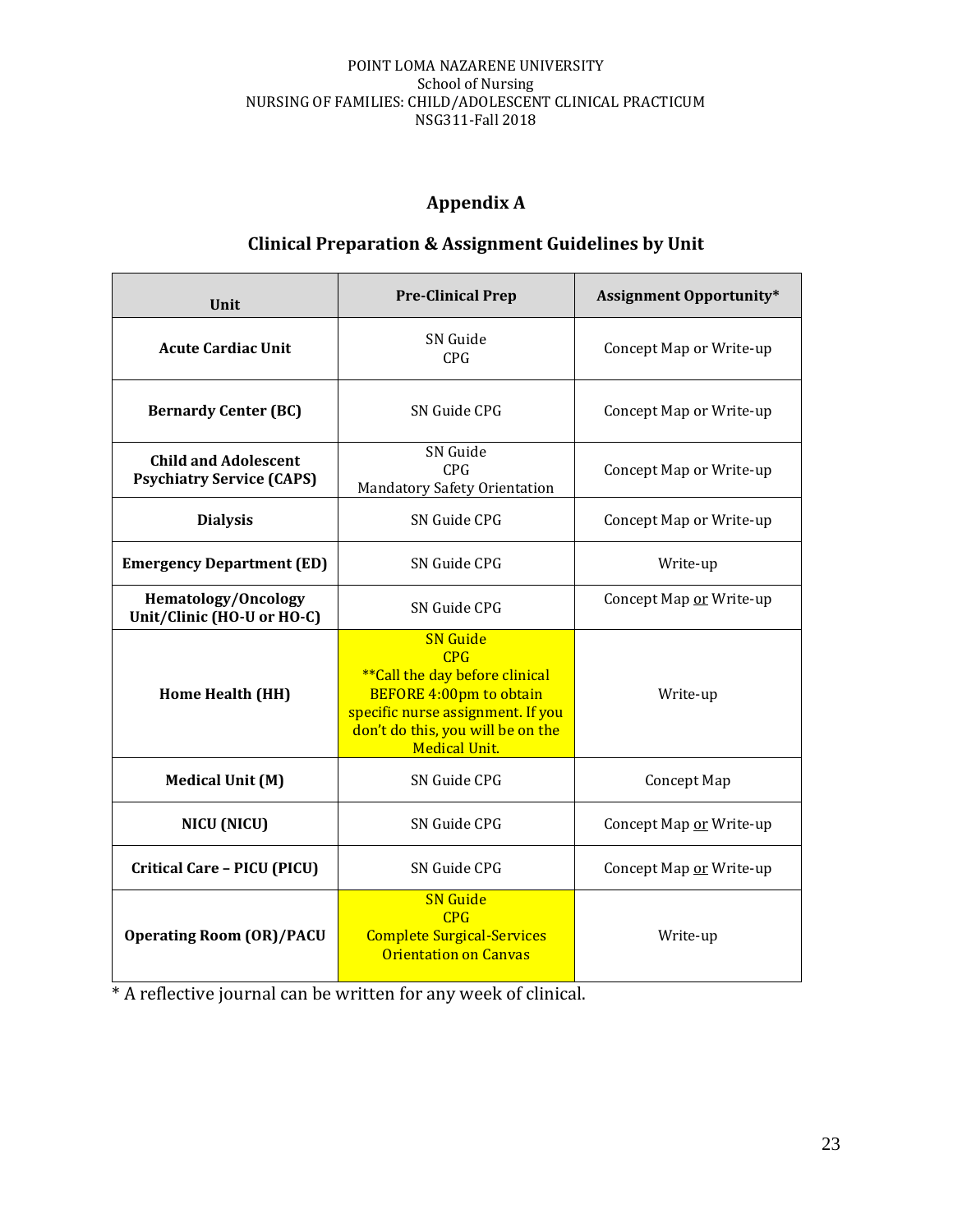# **Appendix C**

# SAMPLE Assignment Completion Schedule

This is just an EXAMPLE of how you could actually complete your assignments early so that your last several weeks of clinical are paperwork free! Whoa!

| Week 1 – Medical Unit                                                                          | Concept Map #1                           |
|------------------------------------------------------------------------------------------------|------------------------------------------|
|                                                                                                | ournal 1                                 |
| Week 2 - PICU                                                                                  | Float Write Up#1                         |
|                                                                                                | Journal 2                                |
| Week 3 - Dialysis                                                                              | Concept Map #2 – (case study pt?)        |
|                                                                                                | Journal 3                                |
| Week 4 - Medical                                                                               | Concept Map #3 (graded)                  |
|                                                                                                | Journal 4                                |
| Week 5 - OR                                                                                    | Float Write Up#2                         |
|                                                                                                | Journal 5                                |
|                                                                                                | Critical Thinking Tool                   |
| Week 6                                                                                         | Oral Case Study Presentation             |
|                                                                                                |                                          |
| You are now technically "done" with your clinical paperwork. You would still need to complete: |                                          |
| Denver Developmental Screening Test<br>1.                                                      |                                          |
| 2.                                                                                             | Developmental Assessment & Paper/Project |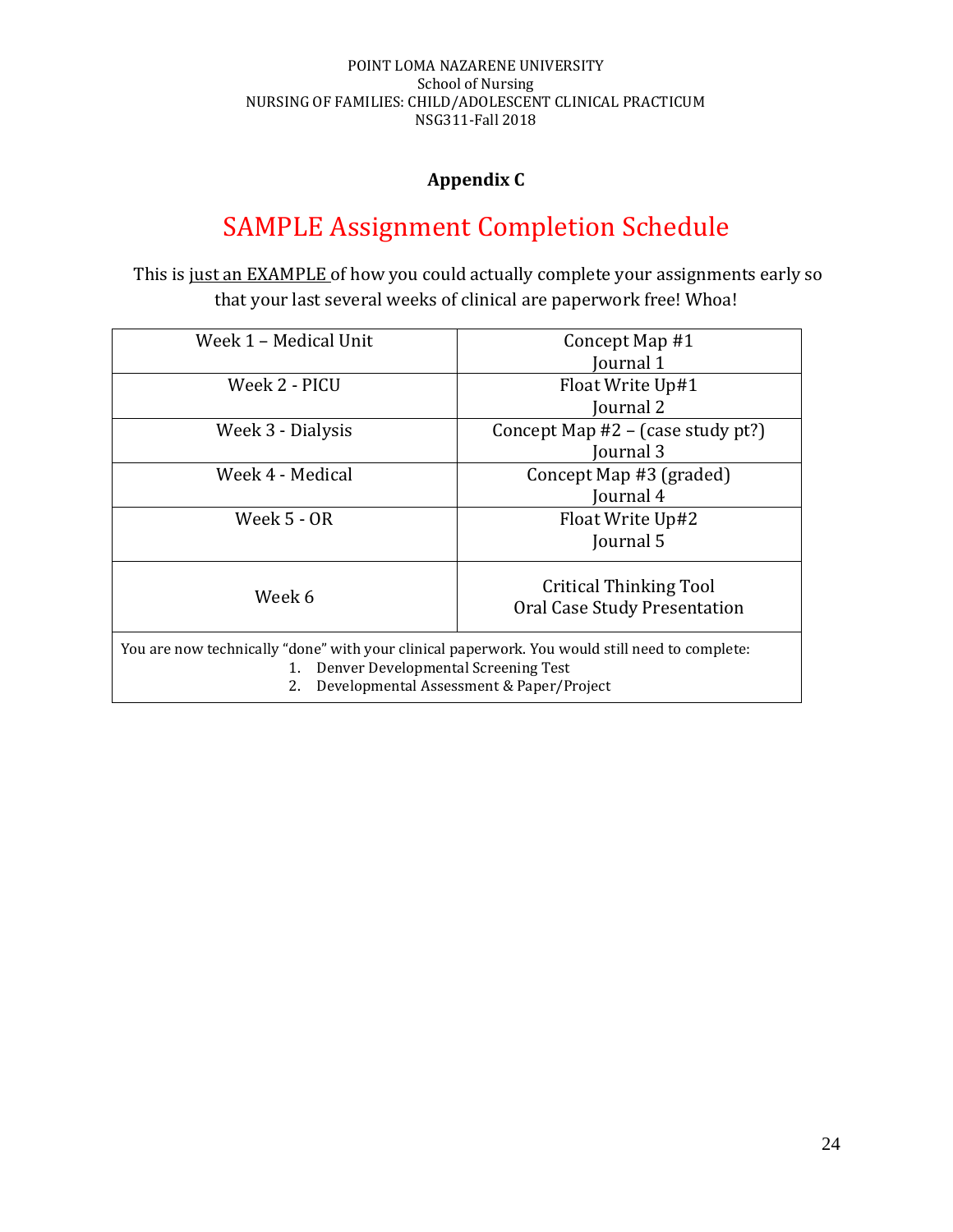### **Appendix D Junior Clinical Evaluation Form NSG 311- Fall 2017**

**Student Name:** \_\_\_\_\_\_\_\_\_\_\_\_\_\_\_\_\_\_\_\_\_\_\_\_\_\_\_\_\_\_\_ **Instructor Name:** \_\_\_\_\_\_\_\_\_\_\_\_\_\_\_\_\_\_\_\_\_\_\_\_\_\_\_\_\_\_ **Semester/Year:** \_\_\_\_\_\_\_\_\_\_\_\_\_\_\_\_\_\_ **Clinical Facility:** Rady Children's Hospital San Diego

## **THE ORIGINAL OF THIS FORM MUST BE FILED IN THE STUDENT'S FILE!**

### *Adheres to ANA Standards of Practice CRITICAL BEHAVIORS WHICH RESULT IN IMMEDIATE PROBATION OR POSSIBLE FAILURE OF COURSE:*

- Falsifying a client record.
- Blatant disregard of client confidentiality.
- Denying responsibility for one's own deviation from standard practice.
- Actions which place the client in jeopardy.
- Actions which place the student or colleague in jeopardy.
- Abusive behavior toward clients.
- Ignoring the need for essential information before intervening.
- Not maintaining the standards of professional practice (for example: uniform, conduct, communication)

# **Directions to student/faculty/preceptor (as applicable) must be given:**

*Student Self-Evaluation:* Use blue or black ink.

Rate yourself in each category by placing a check in the box where you feel that you are performing. Narrative discussion can follow in each area to further explain the competencies.

## *Instructor Evaluation:* Use **PURPLE ink.**

Instructor may elect to document in narrative fashion and attach to the student selfevaluation. Faculty must also check the box appropriate to each competency for evaluation.

Student MUST meet standards in a minimum of 75%.

| Leadership/Service Component:            |      | Met in Leadership/Management course |     |
|------------------------------------------|------|-------------------------------------|-----|
| Completed 100% of clinical time          | YES. | NO.                                 |     |
| Make-up time completed/arranged          | YES* | N <sub>O</sub>                      | N/A |
| *Number of hours missed and made-up      |      |                                     |     |
| Livetext <sup>®</sup> Portfolio Reviewed | YES  | NO.                                 |     |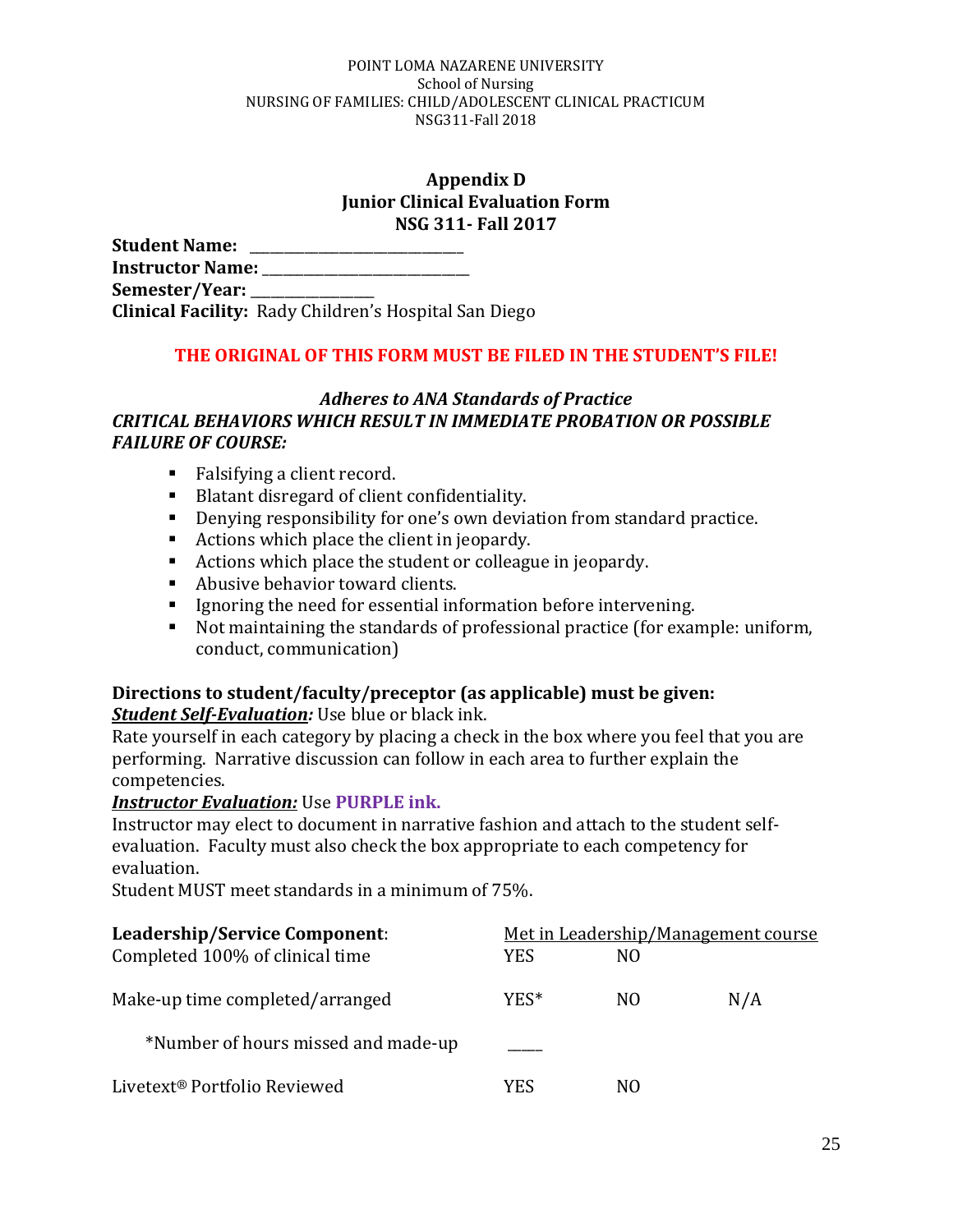| <b>INQUIRING FAITHFULLY</b><br>The student will demonstrate knowledge,<br>skill and behavior of the evidence-based<br>practice of nursing which integrates growth<br>in reasoning, analysis, decision-making and<br>the application of theory with the goal of<br>advocating for others and/or self. This<br>includes holistic nursing skills in the nursing<br>process | <b>Standards</b> | <b>Meets Expected</b> | to Meet Expected<br><b>Standards</b> | <b>Needs Improvement</b> |
|-------------------------------------------------------------------------------------------------------------------------------------------------------------------------------------------------------------------------------------------------------------------------------------------------------------------------------------------------------------------------|------------------|-----------------------|--------------------------------------|--------------------------|
|                                                                                                                                                                                                                                                                                                                                                                         | Midterm          | Final                 | Midterm                              | Final                    |
| Implement individualized evidence-<br>based plan of care for pediatric patients<br>within the context of both the<br>community and the acute-care setting.                                                                                                                                                                                                              |                  |                       |                                      |                          |
| Apply skills of inquiry, analysis and<br>information literacy to the design and<br>implementation of family-centered care<br>practices                                                                                                                                                                                                                                  |                  |                       |                                      |                          |
| Adapts approach to provide holistic,<br>family-centered care to the specific needs<br>of the patient and family                                                                                                                                                                                                                                                         |                  |                       |                                      |                          |
| Examine own personal self-care<br>practices for the provision of sustained<br>quality care (PLO1.5; BSN Essen VIII-14).                                                                                                                                                                                                                                                 |                  |                       |                                      |                          |

 *STUDENT COMMENTS - Midterm:*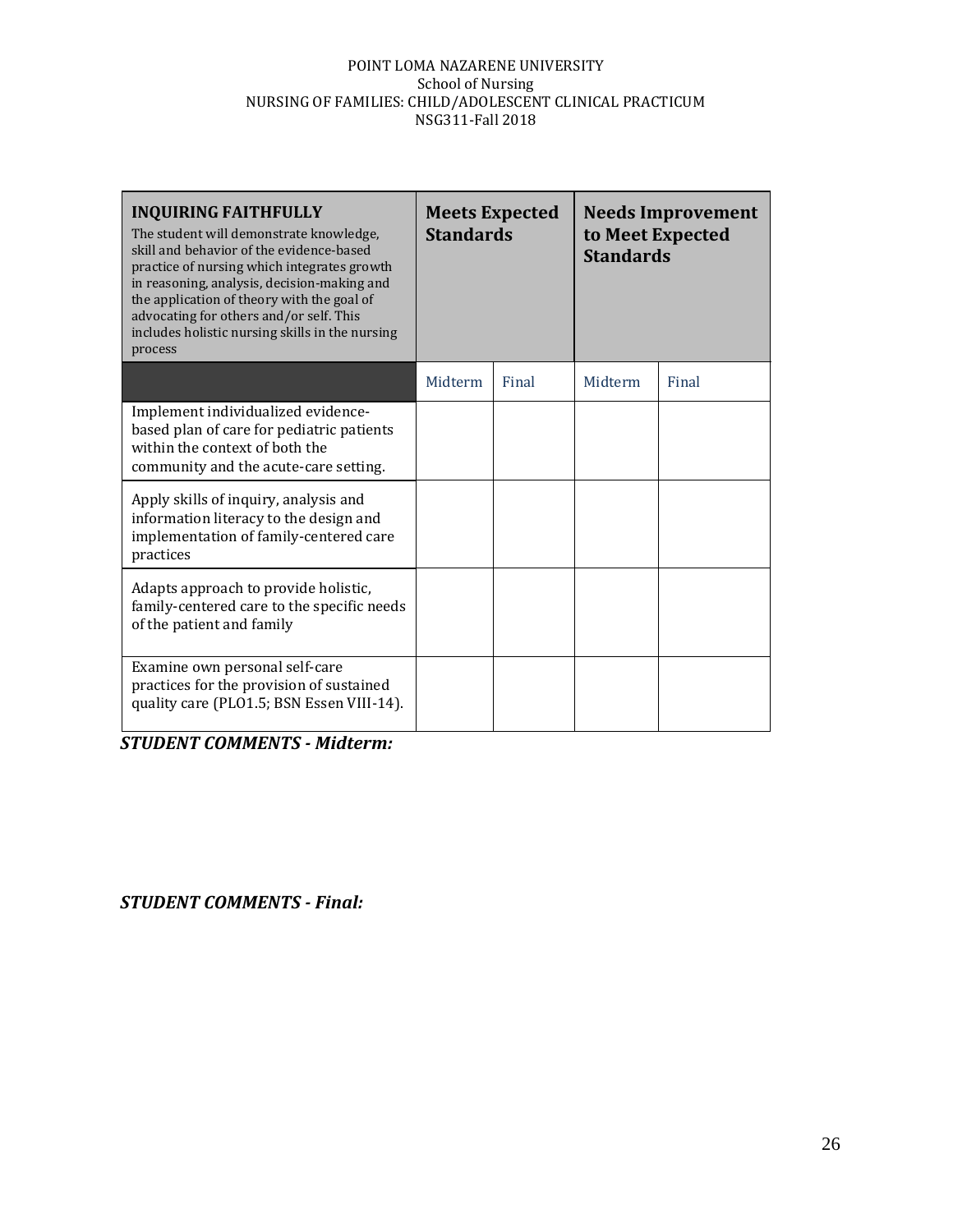| <b>CARING FAITHFULLY:</b><br>The student will embrace a calling to the ministry of<br>compassionate care for all people in response to God's<br>grace, which aims to foster optimal health and bring<br>comfort in suffering and death. | <b>Meets Expected</b><br><b>Standards</b> |       | <b>Needs Improvement</b><br>to Meet Expected<br><b>Standards</b> |       |
|-----------------------------------------------------------------------------------------------------------------------------------------------------------------------------------------------------------------------------------------|-------------------------------------------|-------|------------------------------------------------------------------|-------|
|                                                                                                                                                                                                                                         | Midterm                                   | Final | Midterm                                                          | Final |
| Exemplify Christ's love through compassionate<br>care for children and their families                                                                                                                                                   |                                           |       |                                                                  |       |
| Investigate community resources to support the<br>health and well-being of patients, families and<br>communities                                                                                                                        |                                           |       |                                                                  |       |
| Incorporate family's health beliefs, culture and<br>health literacy into plan of nursing care                                                                                                                                           |                                           |       |                                                                  |       |
| Reflect on personal beliefs and values as related<br>to professional nursing practice among this<br>population                                                                                                                          |                                           |       |                                                                  |       |

*STUDENT COMMENTS - Midterm:*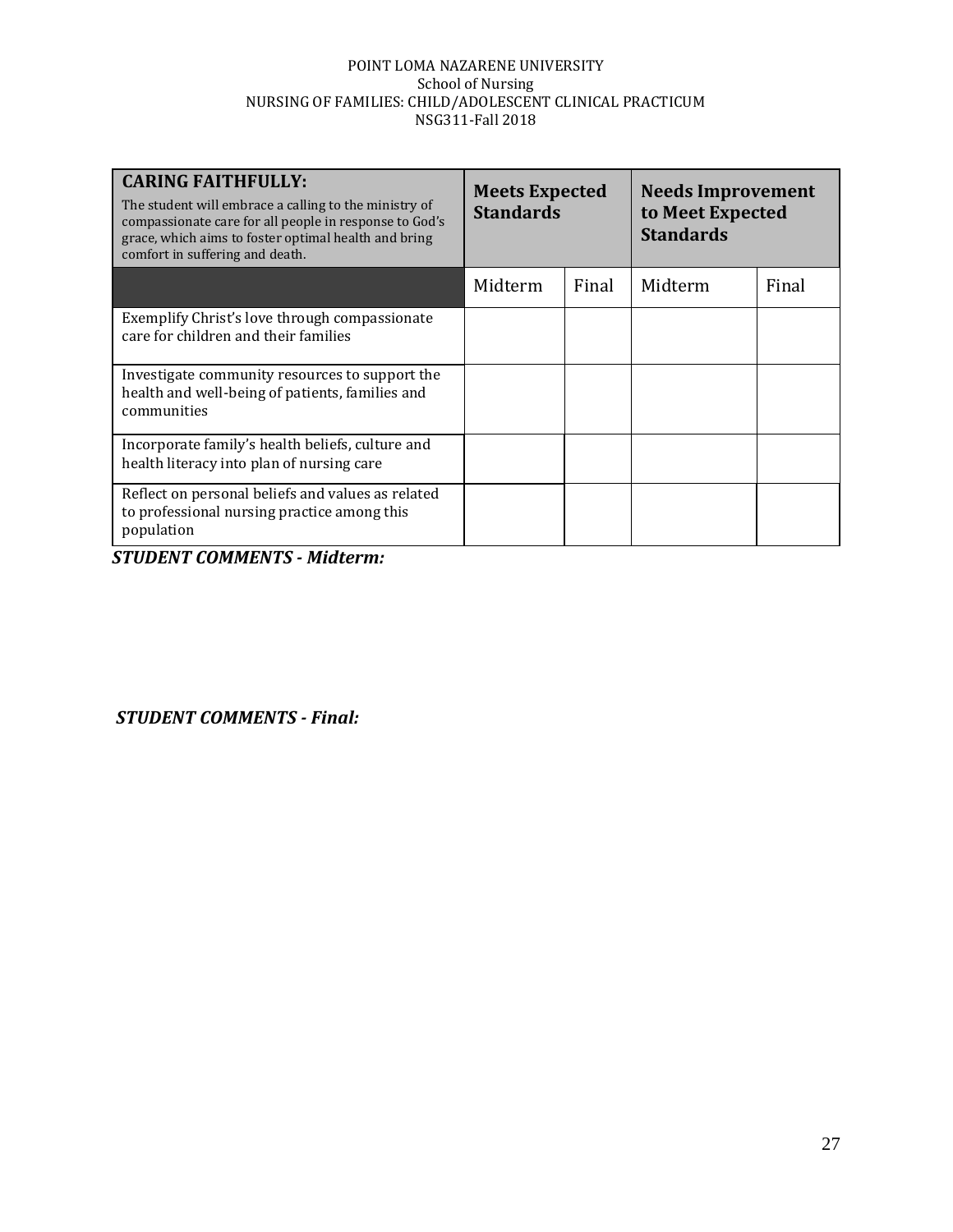| <b>COMMUNICATING FAITHFULLY:</b><br>The student will actively engage in the dynamic<br>interactive process that is intrapersonal and<br>interpersonal with the goal of advocating for<br>others and/or self. This includes effective,<br>culturally appropriate communication, which<br>conveys information, thoughts, actions and<br>feelings through the use of verbal and nonverbal<br>skills. | <b>Meets Expected</b><br><b>Standards</b> |       | <b>Needs</b><br>Improvement<br>to Meet<br><b>Expected</b><br><b>Standards</b> |       |
|---------------------------------------------------------------------------------------------------------------------------------------------------------------------------------------------------------------------------------------------------------------------------------------------------------------------------------------------------------------------------------------------------|-------------------------------------------|-------|-------------------------------------------------------------------------------|-------|
|                                                                                                                                                                                                                                                                                                                                                                                                   | Midterm                                   | Final | Midterm                                                                       | Final |
| Engage with information technologies to<br>document and monitor patient care.                                                                                                                                                                                                                                                                                                                     |                                           |       |                                                                               |       |
| Formulate developmentally-appropriate,<br>evidence-based health education to<br>enhance patient/family understanding of<br>healthcare practices                                                                                                                                                                                                                                                   |                                           |       |                                                                               |       |
| Apply therapeutic communication skills to<br>deliver patient/family-centered care                                                                                                                                                                                                                                                                                                                 |                                           |       |                                                                               |       |
| Evaluate inter- and intra-professional<br>communication to optimize patient<br>outcomes                                                                                                                                                                                                                                                                                                           |                                           |       |                                                                               |       |

*STUDENT COMMENTS - Midterm:*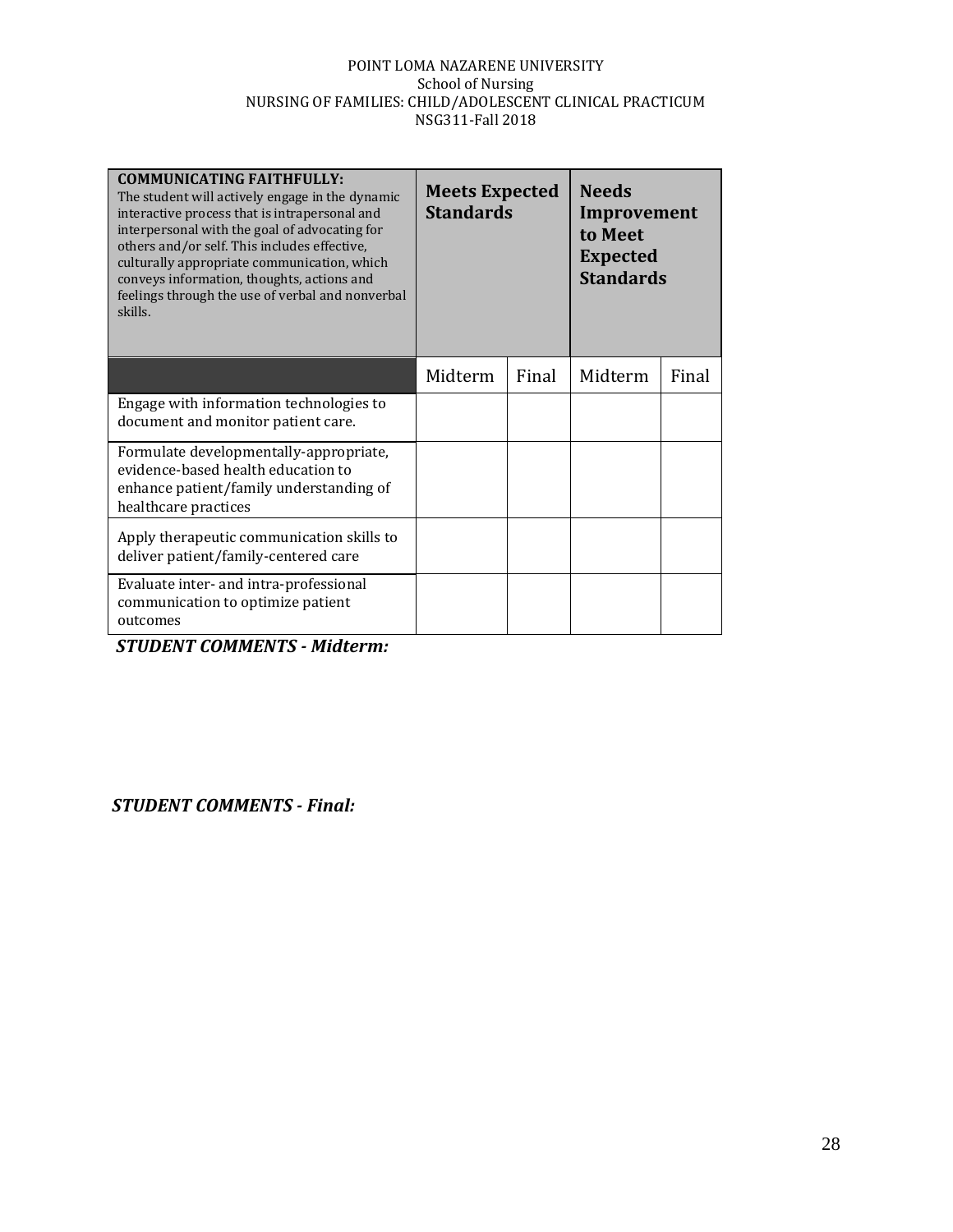| <b>FOLLOWING FAITHFULLY:</b><br>Defined as claiming the challenge from<br>Florence Nightingale that nursing is a<br>"divine imposed duty of ordinary work".<br>The nursing student will integrate the<br>ordinary work by complying with and<br>adhering to regulatory and professional<br>standards (e.g. ANA Code of Ethics, the<br>California Board of Registered Nursing,<br>Scope of Nursing Practice, SON Handbook).<br>This includes taking responsibility for all<br>actions and treating others with respect<br>and dignity. | <b>Meets Expected</b><br><b>Standards</b> |       | <b>Needs</b><br><b>Improvement to</b><br><b>Meet Expected</b><br><b>Standards</b> |       |
|---------------------------------------------------------------------------------------------------------------------------------------------------------------------------------------------------------------------------------------------------------------------------------------------------------------------------------------------------------------------------------------------------------------------------------------------------------------------------------------------------------------------------------------|-------------------------------------------|-------|-----------------------------------------------------------------------------------|-------|
|                                                                                                                                                                                                                                                                                                                                                                                                                                                                                                                                       | Midterm                                   | Final | Midterm                                                                           | Final |
| Applies professional standards of care<br>according to ethical, legal and Christian<br>principles                                                                                                                                                                                                                                                                                                                                                                                                                                     |                                           |       |                                                                                   |       |
| Implement developmentally appropriate,<br>best practice recommendations to promote<br>health and well beings of patients/families                                                                                                                                                                                                                                                                                                                                                                                                     |                                           |       |                                                                                   |       |
| Commit to life-long learning and continued<br>professional development for nursing<br>excellence                                                                                                                                                                                                                                                                                                                                                                                                                                      |                                           |       |                                                                                   |       |

 *STUDENT COMMENTS - Midterm:*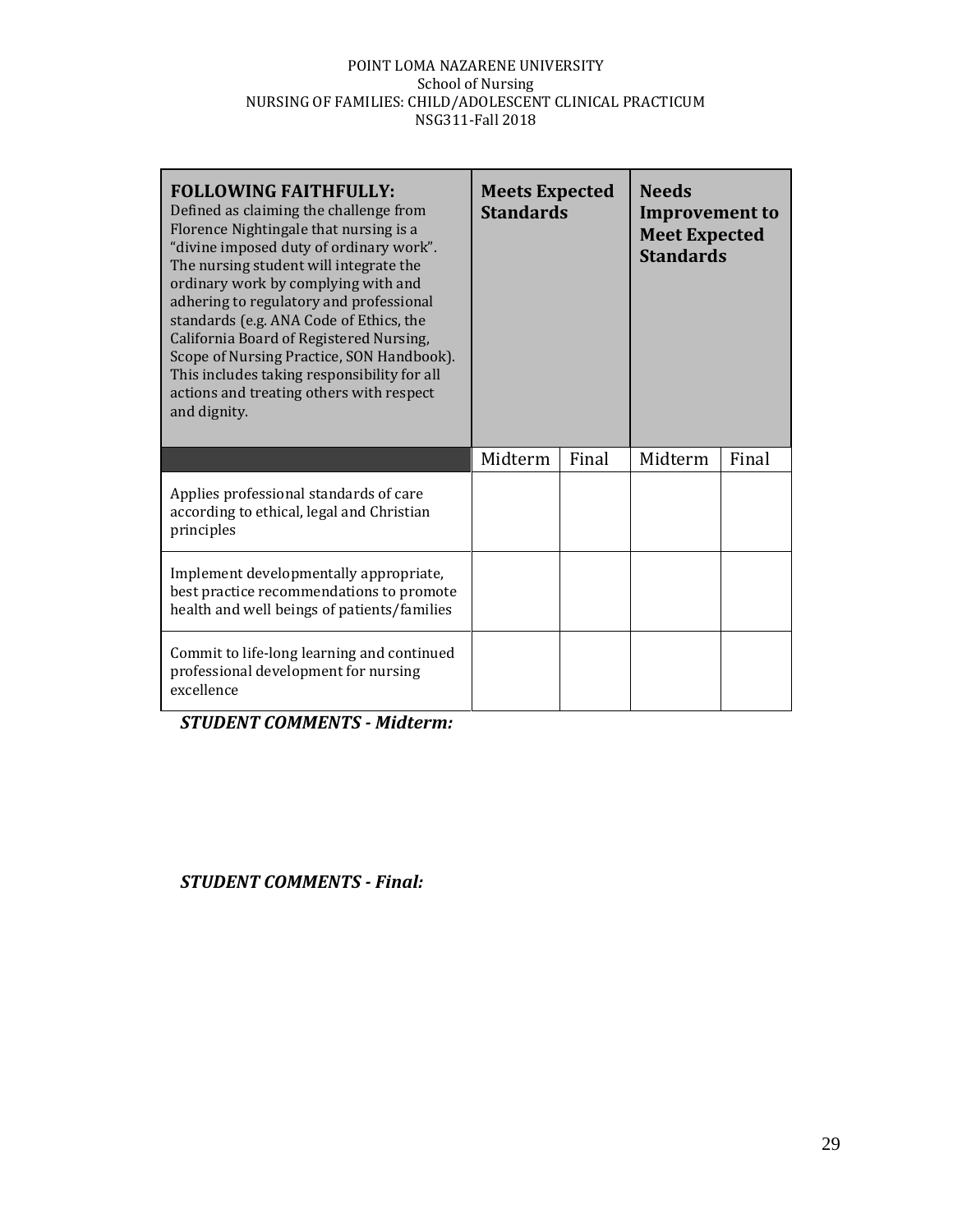| <b>LEADING FAITHFULLY:</b><br>The student will incorporate a foundational<br>relationship with Christ and others and embrace<br>a willingness to serve others in the midst of life-<br>circumstances (e.g. illness, injustice, poverty).<br>The student will role-model the need for "Sabbath<br>Rest" as a means of personal renewal, and true<br>care of the self so that service to others is<br>optimally achieved. The student will incorporate<br>the characteristics of a servant leader including:<br>humility, courage, forgiveness, and discernment. | <b>Meets Expected</b><br><b>Standards</b> |       | <b>Needs</b><br><b>Improvement to</b><br><b>Meet Expected</b><br><b>Standards</b> |       |
|----------------------------------------------------------------------------------------------------------------------------------------------------------------------------------------------------------------------------------------------------------------------------------------------------------------------------------------------------------------------------------------------------------------------------------------------------------------------------------------------------------------------------------------------------------------|-------------------------------------------|-------|-----------------------------------------------------------------------------------|-------|
|                                                                                                                                                                                                                                                                                                                                                                                                                                                                                                                                                                | Midterm                                   | Final | Midterm                                                                           | Final |
| Creates a safe and compassionate caring<br>environment that results in quality patient<br>outcomes.                                                                                                                                                                                                                                                                                                                                                                                                                                                            |                                           |       |                                                                                   |       |
| Role model Christian nursing by integrating<br>servant leadership in the care of diverse<br>populations                                                                                                                                                                                                                                                                                                                                                                                                                                                        |                                           |       |                                                                                   |       |
| Respects the rights and care preferences of<br>patients/families from diverse cultural<br>backgrounds.                                                                                                                                                                                                                                                                                                                                                                                                                                                         |                                           |       |                                                                                   |       |

 *STUDENT COMMENTS - Midterm:*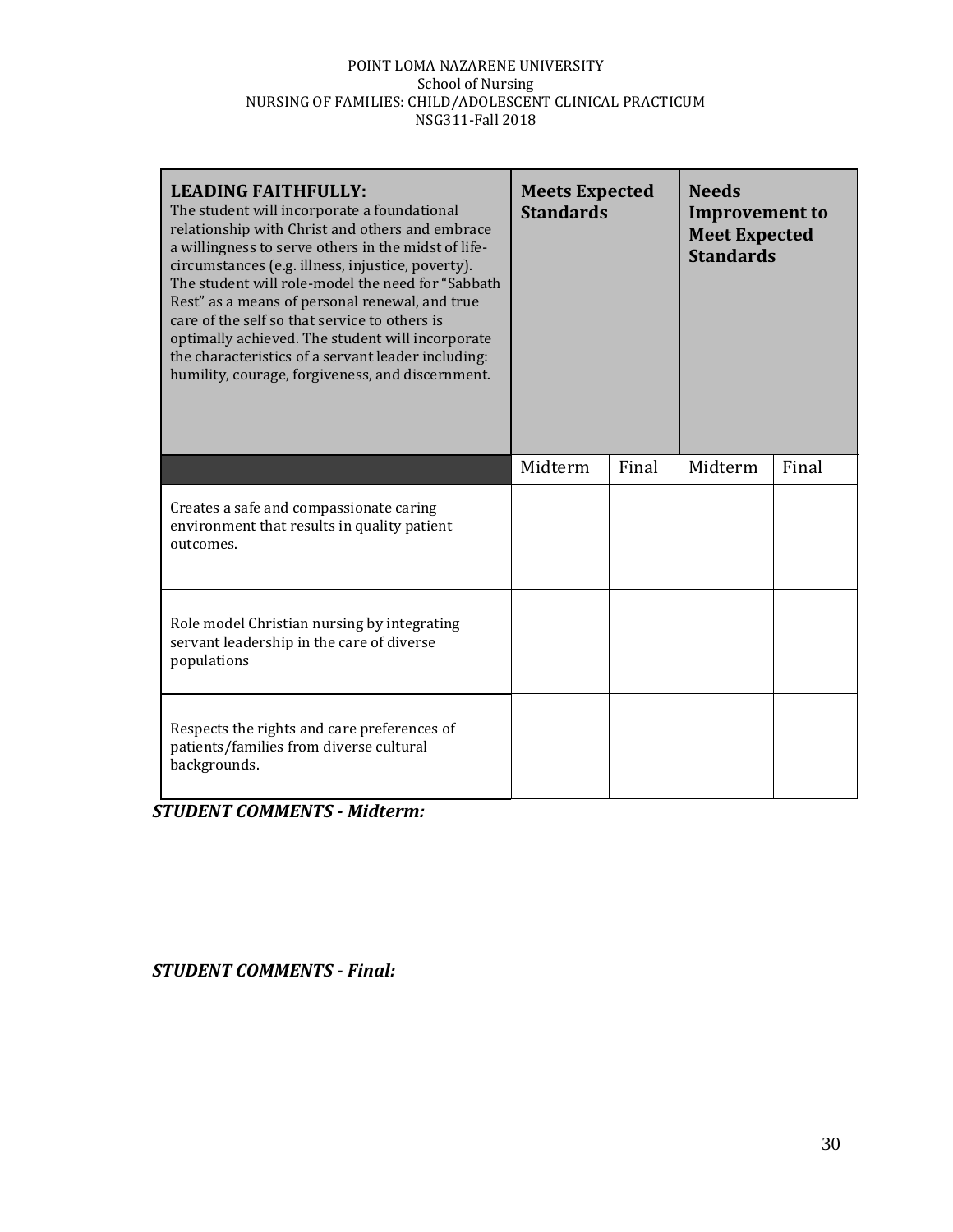### *MIDTERM EVALUATION*

*Midterm Summary - Student*

Summary of Strengths:

Areas of growth/future goals:

**Midterm Summary - INSTRUCTOR:** (Sometimes done in this format on computer and attached to document)

Summary of Strengths:

Areas of growth/future goals:

Student Signature: \_\_\_\_\_\_\_\_\_\_\_\_\_\_\_\_\_\_\_\_\_\_\_\_\_\_Date\_\_\_\_\_\_\_\_\_\_\_\_\_\_\_\_\_\_\_

Instructor Signature: \_\_\_\_\_\_\_\_\_\_\_\_\_\_\_\_\_\_\_\_\_\_\_\_Date\_\_\_\_\_\_\_\_\_\_\_\_\_\_\_\_\_\_\_